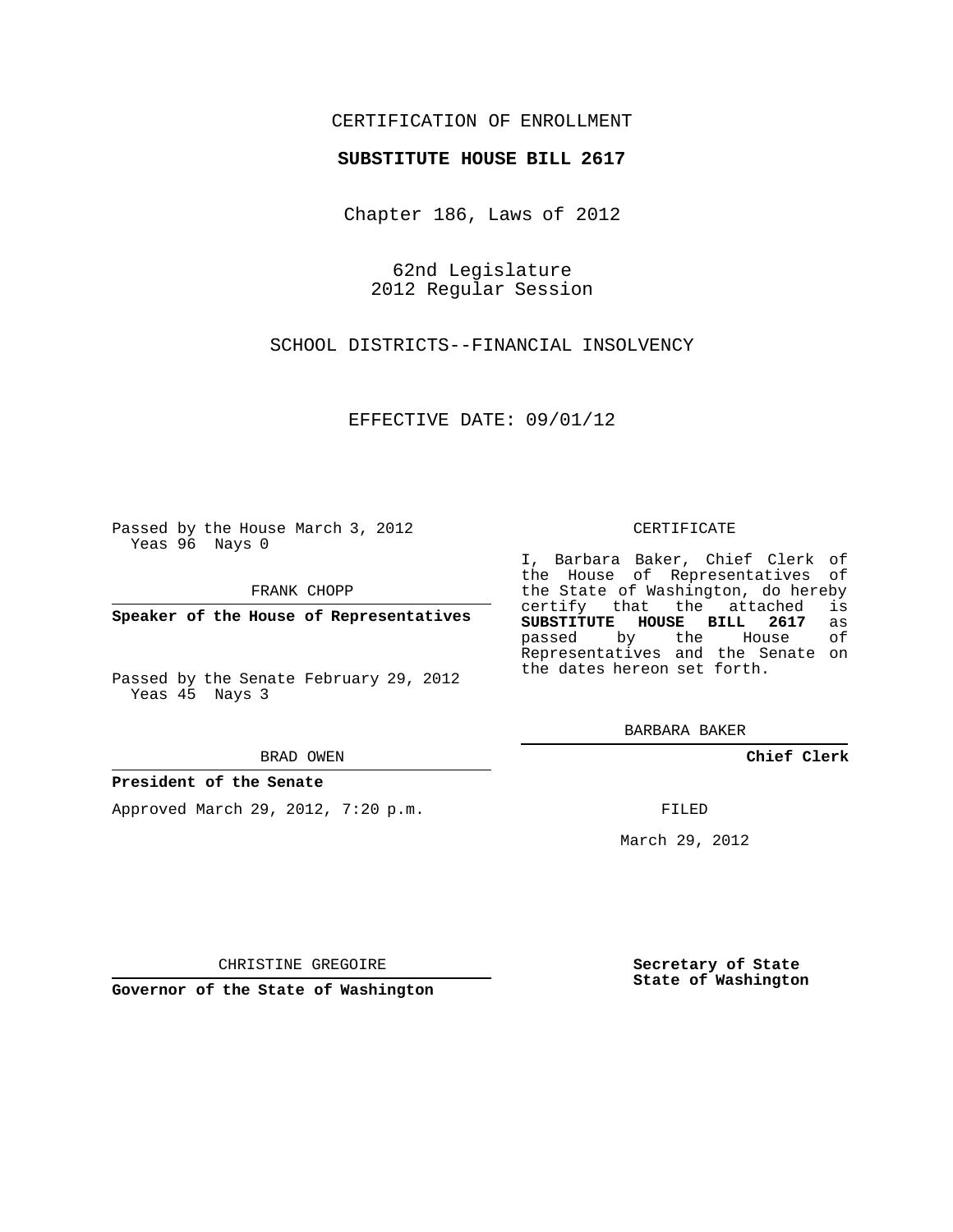# **SUBSTITUTE HOUSE BILL 2617** \_\_\_\_\_\_\_\_\_\_\_\_\_\_\_\_\_\_\_\_\_\_\_\_\_\_\_\_\_\_\_\_\_\_\_\_\_\_\_\_\_\_\_\_\_

\_\_\_\_\_\_\_\_\_\_\_\_\_\_\_\_\_\_\_\_\_\_\_\_\_\_\_\_\_\_\_\_\_\_\_\_\_\_\_\_\_\_\_\_\_

AS AMENDED BY THE SENATE

Passed Legislature - 2012 Regular Session

# **State of Washington 62nd Legislature 2012 Regular Session**

**By** House Education Appropriations & Oversight (originally sponsored by Representatives Anderson and Haigh; by request of Superintendent of Public Instruction)

READ FIRST TIME 02/06/12.

1 AN ACT Relating to school district financial insolvency; amending RCW 28A.315.025, 28A.315.065, 28A.315.095, 28A.315.195, 28A.315.205, 28A.315.215, 28A.315.225, 28A.315.265, 28A.315.285, 28A.315.305, 28A.315.315, 28A.343.040, 84.09.030, 84.52.053, 39.64.040, 28A.400.300, and 28A.645.010; adding new sections to chapter 28A.315 RCW; adding a new section to chapter 28A.405 RCW; adding a new section to chapter 41.56 RCW; adding a new section to chapter 41.59 RCW; and providing an effective date.

9 BE IT ENACTED BY THE LEGISLATURE OF THE STATE OF WASHINGTON:

10 **Sec. 1.** RCW 28A.315.025 and 2006 c 263 s 505 are each amended to 11 read as follows:

12 As used in this chapter:

 (1) "Change in the organization and extent of school districts" means the formation and establishment of new school districts, the dissolution of existing school districts, the alteration of the boundaries of existing school districts, or all of them.

17 (2) "Regional committee" means the regional committee on school 18 district organization created by this chapter.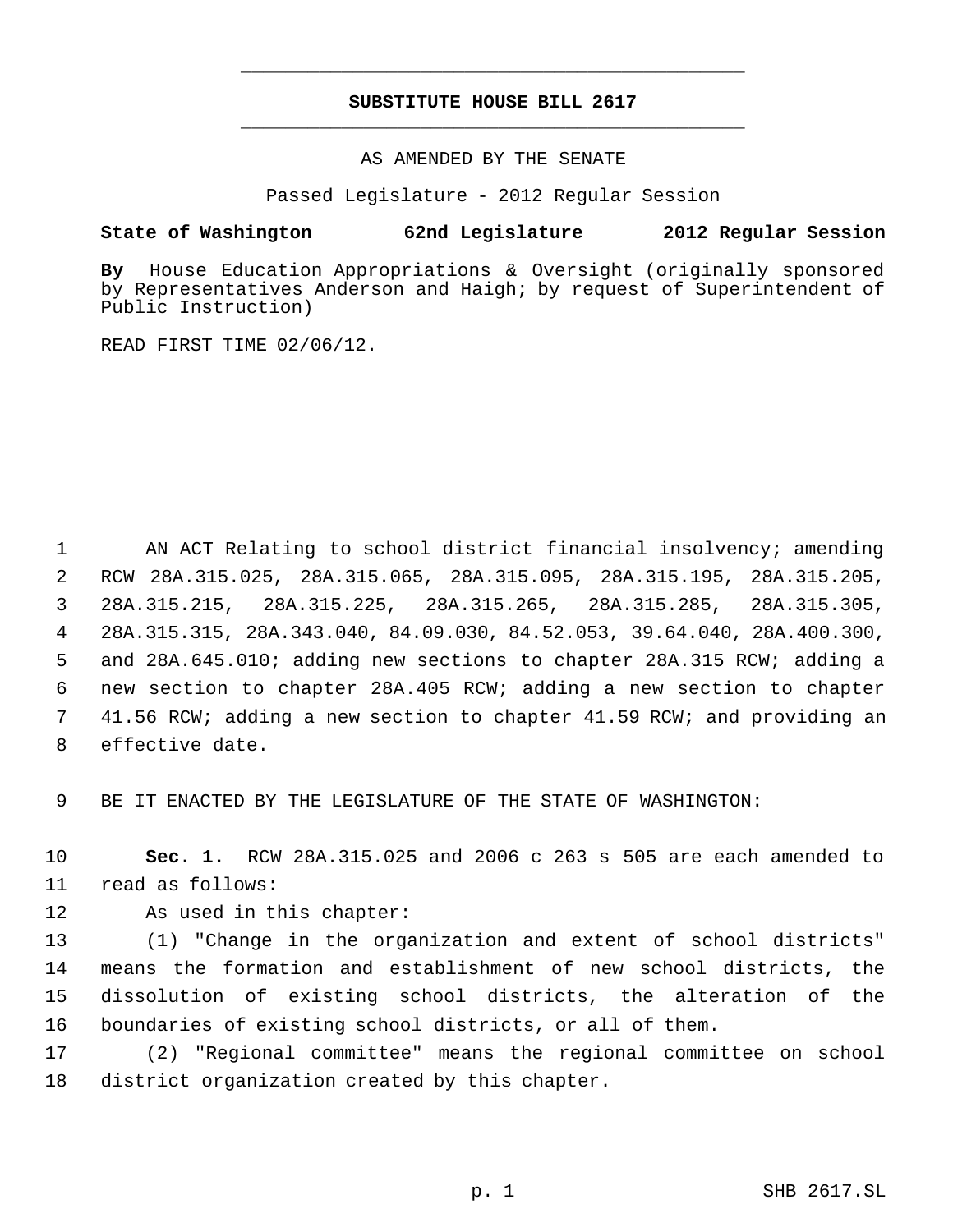(3) "School district" means the territory under the jurisdiction of a single governing board designated and referred to as the board of directors. (4) "Educational service district superintendent" means the educational service district superintendent as provided for in RCW 28A.310.170 or his or her designee. (5) "Financial oversight committee" means a committee convened 8 pursuant to section 8 of this act. (6) "Financially insolvent district" means a school district that: (a) Has been on binding conditions pursuant to RCW 28A.505.110 for two consecutive years and is unable to prepare a satisfactory financial plan; or (b) Is reasonably foreseeable and likely to have a deficit general fund balance within three years and is unable to prepare a satisfactory financial plan. (7) "Satisfactory financial plan" means a plan approved by the 17 superintendent of public instruction and the educational service 18 district where a school district is located demonstrating the school district will have an adequate fund balance at the end of the plan period relying on: (a) Currently available revenue streams provided by federal, state, or local resources; or (b) Other revenue streams determined reasonably reliable by the educational service district where the school district is located. **Sec. 2.** RCW 28A.315.065 and 1999 c 315 s 204 are each amended to read as follows:  $((+1))$  Any district boundary changes shall be  $((\text{submitted}-\text{to}))$  filed for recording with the county auditor by the educational service district superintendent within thirty days after the changes have been approved in accordance with this chapter. The superintendent shall submit both legal descriptions and maps. District boundary changes shall be effective the date specified in the educational service district superintendent's order. 34 (( $(2)$  Any boundary changes submitted to the county auditor after the fourth Monday in June of odd-numbered years does not take effect until the following calendar year.))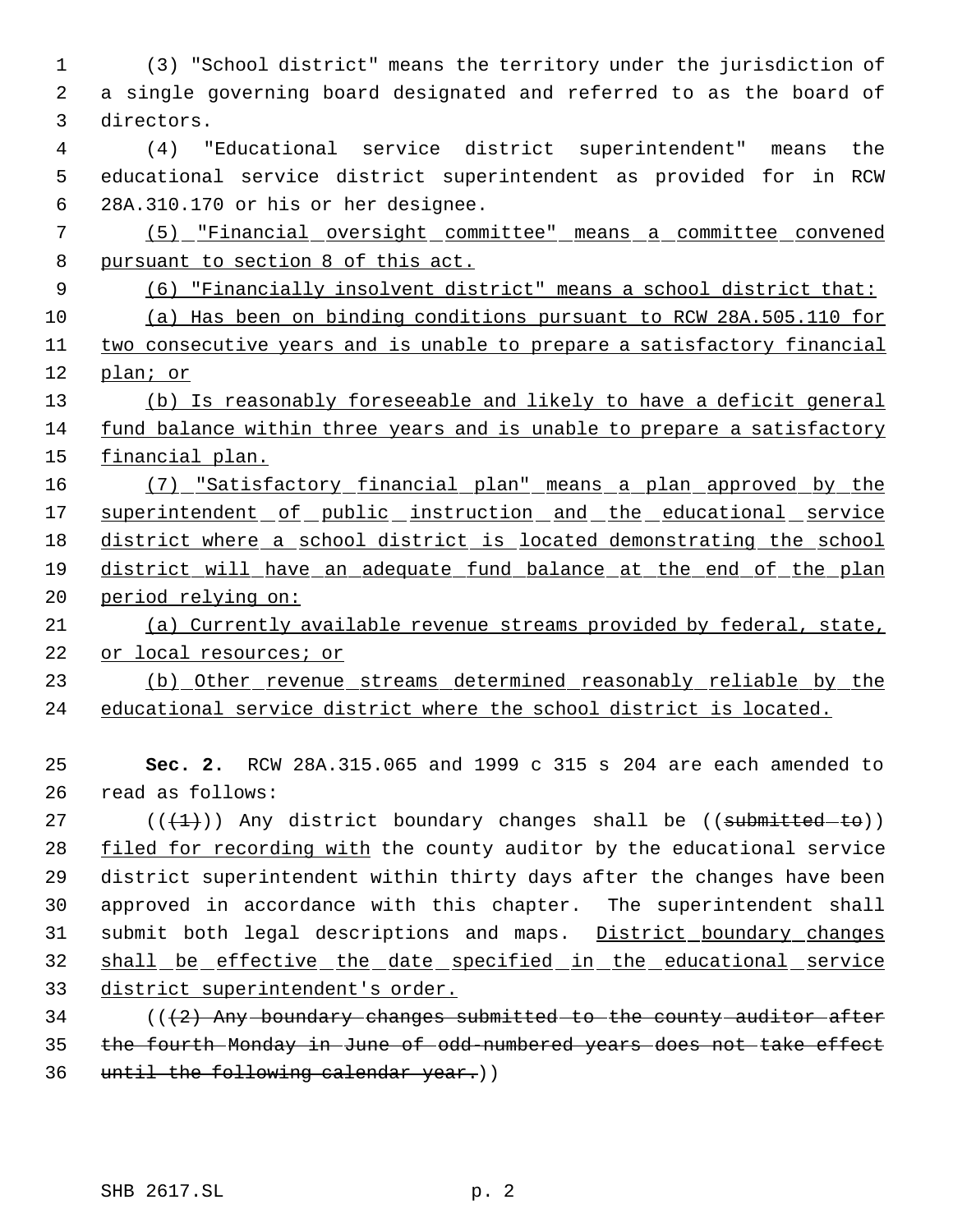**Sec. 3.** RCW 28A.315.095 and 1999 c 315 s 301 are each amended to read as follows:

The powers and duties of each regional committee are to:

 (1) Hear and approve or disapprove proposals for changes in the organization and extent of school districts in the educational service districts when a hearing on a proposal has been requested under ((RCW 7 28A.315.195)) section 5 of this act;

8 (2) ((Act on notices and proposals from the educational service 9 district under RCW 28A.315.225;

 $(3)$ ) Make an equitable adjustment of the property and other assets and of the liabilities, including bonded indebtedness and excess tax levies as otherwise authorized under this section, as to the old school districts and the new district or districts, if any, involved in or affected by a proposed change in the organization and extent of the school districts;

 $((\langle 4 \rangle) \rangle$  (3) Make an equitable adjustment of the bonded indebtedness outstanding against any of the old and new districts whenever in its judgment such adjustment is advisable, as to all of the school districts involved in or affected by any change heretofore or hereafter 20 effected, subject to the requirements in RCW 28A.315.265;

 $((\langle 5 \rangle)(4)$  Provide that territory transferred from a school district by a change in the organization and extent of school 23 districts, other than changes required pursuant to RCW 28A.315.225, shall either remain subject to, or be relieved of, any one or more excess tax levies that are authorized for the school district under RCW 84.52.053 before the effective date of the transfer of territory from the school district;

 $((+6))$  (5) Provide that territory transferred to a school district 29 by a change in the organization and extent of school districts, other than changes required pursuant to RCW 28A.315.225, shall either be made subject to, or be relieved of, any one or more excess tax levies that are authorized for the school district under RCW 84.52.053 before the effective date of the transfer of territory to the school district;

 (6)(a) Provide that a school district that is annexing or receiving territory from a financially insolvent school district pursuant to RCW 28A.315.225 may submit to the voters of the entire school district, including the territory to be annexed or transferred, a proposition for 38 a replacement or supplemental levy pursuant to RCW  $84.52.053(2)(b)$ ;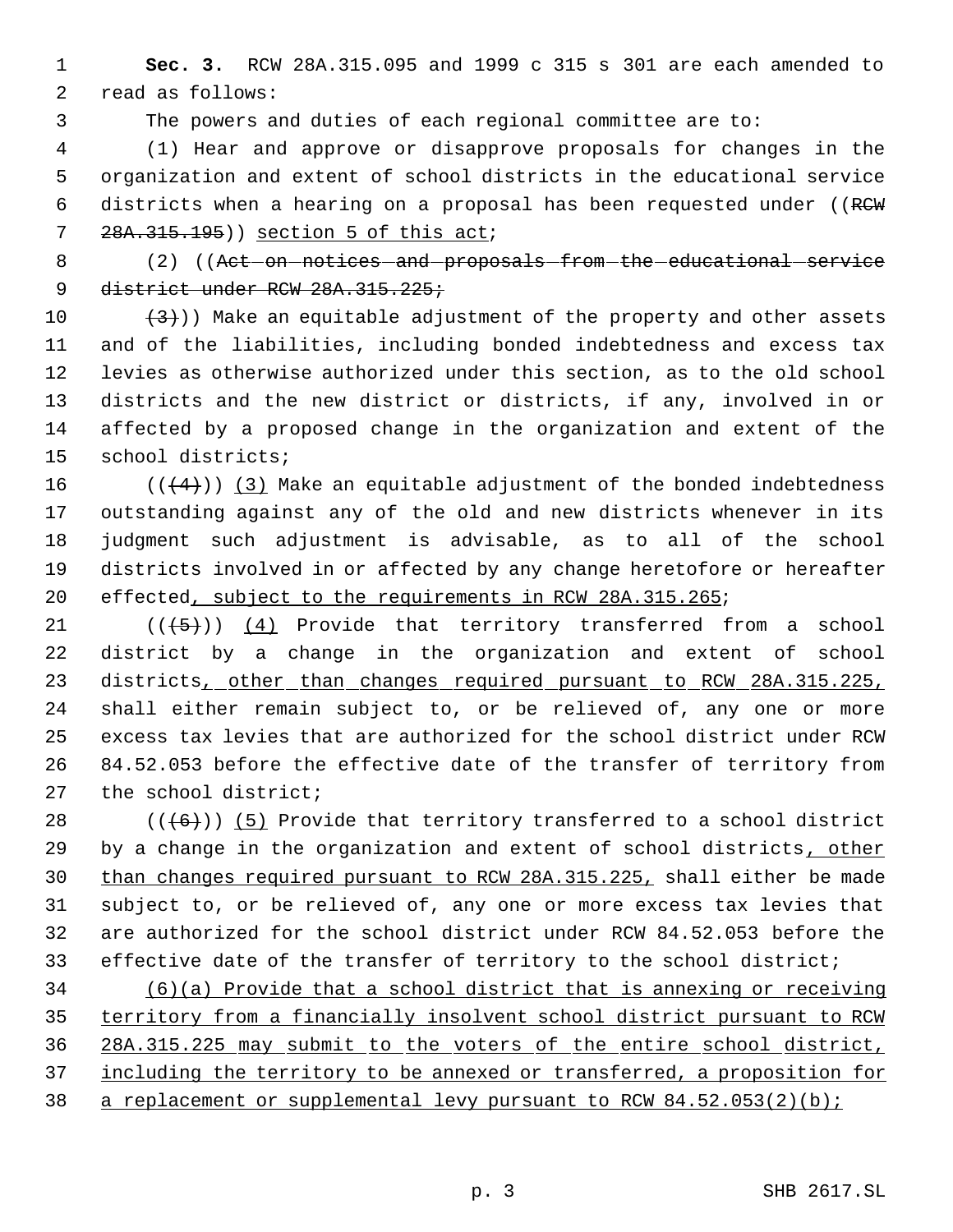(b) Provide that, if an election under (a) of this subsection has 2 not occurred or has failed, territory transferred from a financially insolvent school district to another school district or districts pursuant to RCW 28A.315.225 must be relieved of any one or more excess tax levies that are authorized for the financially insolvent school district under RCW 84.52.053 before the effective date of the transfer of territory from the financially insolvent school district;

 (c) Provide that, if an election under (a) of this subsection has 9 not occurred or has failed, territory transferred from a financially 10 insolvent school district to another school district or districts pursuant to RCW 28A.315.225 must be made subject to any one or more 12 excess tax levies that are authorized for the receiving school district 13 or districts under RCW 84.52.053 before the effective date of the 14 transfer of territory to the receiving school district or districts;

 (7) Establish the date by which a committee-approved transfer of territory shall take effect;

 (8) Hold and keep a record of a public hearing or public hearings (a) on every proposal for the formation of a new school district or for the transfer from one existing district to another of any territory in which children of school age reside or for annexation of territory when 21 the conditions set forth in RCW ((28A.315.290 - or - 28A.315.320)) 22 28A.315.225 prevail; and (b) on every proposal for adjustment of the assets and of the liabilities of school districts provided for in this chapter. Three members of the regional committee or two members of the committee and the educational service district superintendent may be designated by the committee to hold any public hearing that the committee is required to hold. The regional committee shall cause notice to be given, at least ten days prior to the date appointed for any such hearing, in one or more newspapers of general circulation within the geographical boundaries of the school districts affected by the proposed change or adjustment. In addition notice may be given by radio and television, or either thereof, when in the committee's judgment the public interest will be served thereby; and

 (9) Prepare and submit to the superintendent of public instruction from time to time or, upon his or her request, reports and recommendations respecting the urgency of need for school plant facilities, the kind and extent of the facilities required, and the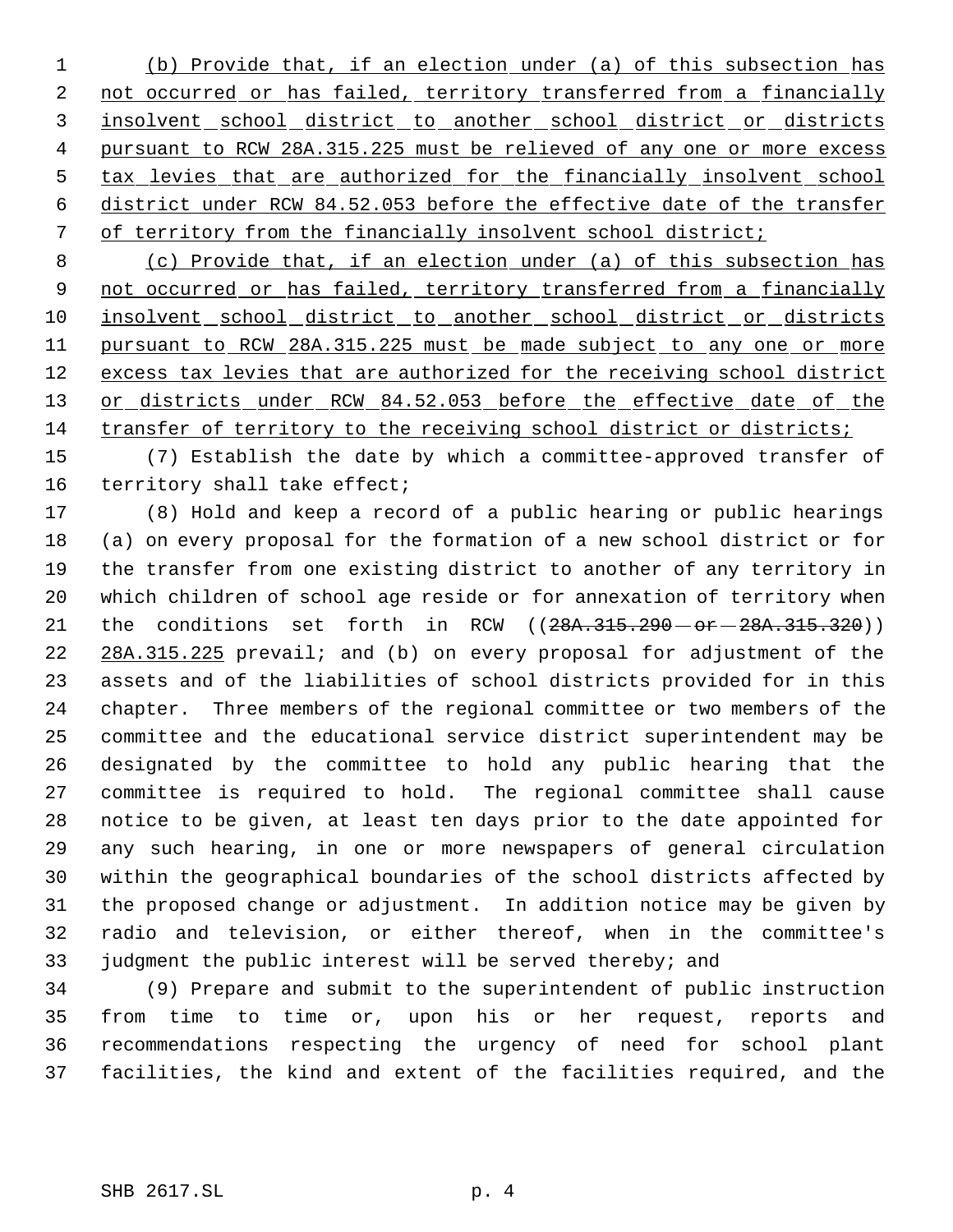development of improved local school administrative units and attendance areas in the case of school districts that seek state assistance in providing school plant facilities.

 **Sec. 4.** RCW 28A.315.195 and 2008 c 159 s 1 are each amended to read as follows:

 (1) A proposed change in school district organization by transfer of territory from one school district to another may be initiated by a petition in writing presented to the educational service district superintendent:

 (a) Signed by at least fifty percent plus one of the active 11 registered voters residing in the territory proposed to be transferred; or

 (b) Signed by a majority of the members of the board of directors of one of the districts affected by a proposed transfer of territory and providing documentation that, before signing the petition, the board of directors took the following actions:

 (i) Communicated the proposed transfer to the board of directors of the affected district or districts and provided an opportunity for the board of the affected district or districts to respond; and

 (ii) Communicated the proposed transfer to the registered voters residing in the territory proposed to be transferred, provided notice of a public hearing regarding the proposal, and provided the voters an opportunity to comment on the proposal at the public hearing.

 (2) The petition shall state the name and number of each district affected, describe the boundaries of the territory proposed to be transferred, and state the reasons for desiring the change and the number of children of school age, if any, residing in the territory.

 (3) The educational service district superintendent shall not complete any transfer of territory under this section that involves ten percent or more of the common school student population of the entire district from which the transfer is proposed, unless the educational service district superintendent has first called and held a special election of the voters of the entire school district from which the transfer of territory is proposed. The purpose of the election is to afford those voters an opportunity to approve or reject the proposed transfer. A simple majority shall determine approval or rejection.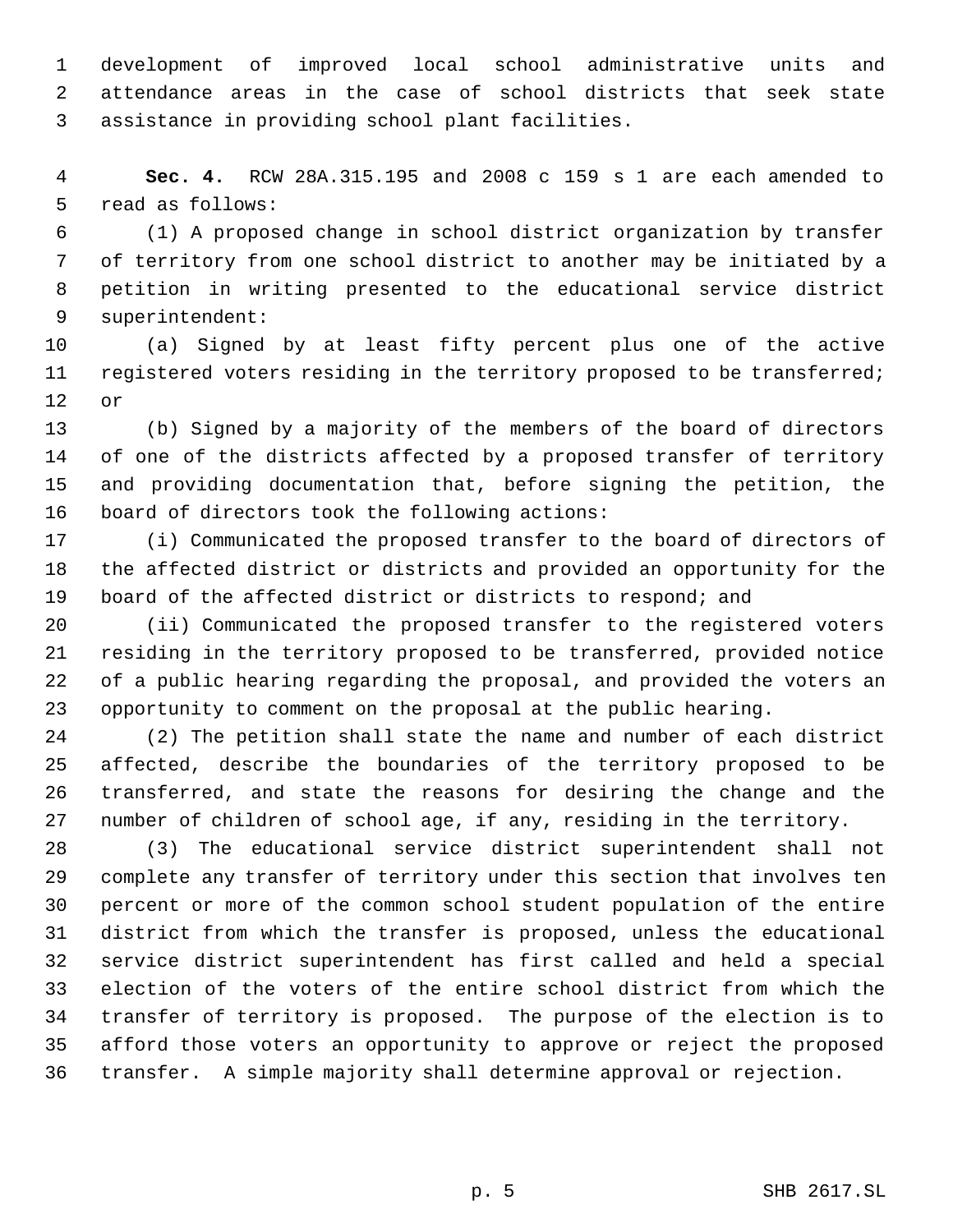1 (4) The superintendent of public instruction may establish rules 2 limiting the frequency of petitions that may be filed pertaining to 3 territory included in whole or in part in a previous petition.

4 (5) ((Upon - receipt - of - the - petition, - the - educational - service 5 district superintendent shall notify in writing the affected districts  $6$  that:

 $7$   $(a)$   $\text{Each}-\text{echoo1}-\text{distriet}-\text{board}-\text{of}-\text{direct}$ , whether  $-\text{or}-\text{not}$  8 initiating a proposed transfer of territory, is required to enter into 9 negotiations with the affected district or districts;

10 (b) - In - the - case - of - a - citizen-initiated - petition, - the - affected 11 districts must negotiate on the entire proposed transfer of territory;

12 (c) The districts have ninety calendar days in which to agree to 13 the proposed transfer of territory;

 $14$   $\left( d\right)$  - The -districts - may - request - and - shall - be - granted - by - the 15 educational service district superintendent one thirty-day extension to 16 try to reach agreement; and

17 (e) - Any - district - involved - in - the - negotiations - may - at - any - time 18 during the ninety-day period notify the educational service district 19 superintendent in writing that agreement will not be possible.

 $20$  (6) If the negotiating school boards cannot come to agreement about 21 the proposed transfer of territory, the educational service district 22 superintendent, if requested by the affected districts, shall appoint 23 a mediator. The mediator has thirty days to work with the affected 24 school districts to see if an agreement can be reached on the proposed 25 transfer of territory.

 (7) If the affected school districts cannot come to agreement about 27 the proposed transfer of territory, and the districts do not request 28 the services of a mediator or the mediator was unable to bring the districts to agreement, either district may file with the educational service district superintendent a written request for a hearing by the regional committee.

 (8) If the affected school districts cannot come to agreement about the proposed transfer of territory initiated by citizen petition, and the districts do not request the services of a mediator or the mediator was unable to bring the districts to agreement, the district in which 36 the -citizens - who -filed - the -petition - reside - shall -file - with - the 37 educational-service-district-superintendent-a-written-request-for-a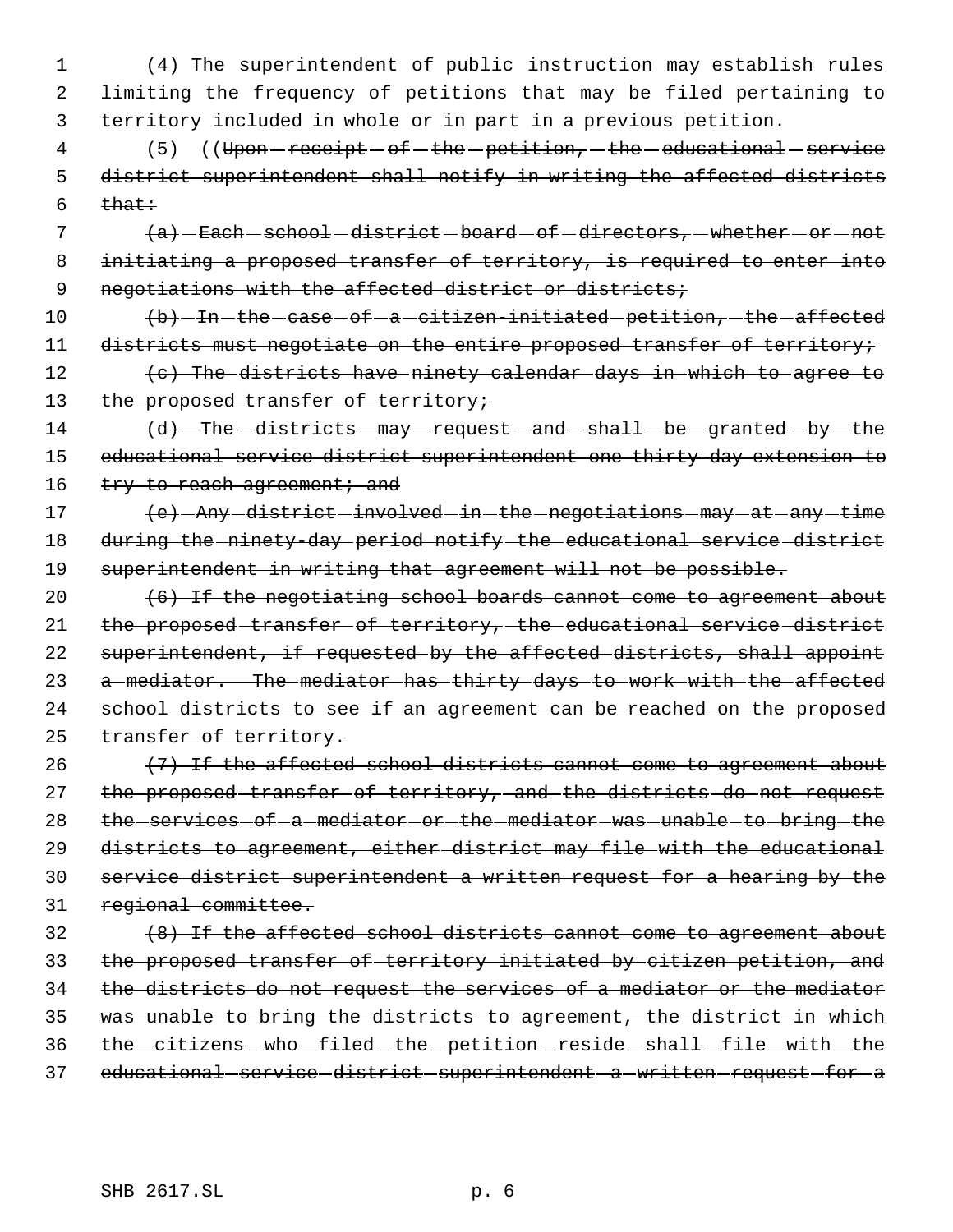hearing by the regional committee, unless a majority of the citizen

petitioners request otherwise.

 (9) Upon receipt of a notice under subsection  $(7)$  or  $(8)$  of this section, the educational service district superintendent shall notify 5 the chair of the regional committee in writing within ten days.

 (10) Costs incurred by school districts under this section shall be reimbursed by the state from such funds as are appropriated for this 8 purpose.)) A petition to transfer territory must be processed in accordance with section 5 of this act and RCW 28A.315.205.

 NEW SECTION. **Sec. 5.** A new section is added to chapter 28A.315 RCW to read as follows:

 (1) Upon receipt of a petition to transfer territory pursuant to RCW 28A.315.195 or to dissolve a financially insolvent school district pursuant to RCW 28A.315.225, the educational service district superintendent shall notify in writing the affected districts that:

 (a) Each school district board of directors, whether or not initiating a proposed transfer of territory or dissolution, must enter 18 into negotiations with the affected district or districts;

 (b) In the case of a citizen-initiated petition, the affected 20 districts must negotiate on the entire proposed transfer of territory;

 (c) The districts have ninety calendar days in which to agree to the proposed transfer of territory or to agree on the annexation of a financially insolvent district;

 (d) Districts negotiating an agreement regarding annexation of a dissolving financially insolvent district may not agree to not dissolve 26 a financially insolvent district;

 (e) The agreement between at least one contiguous district and a financially insolvent district regarding the annexation of the dissolving district and the distribution of assets and liabilities is subject to approval by the financial oversight committee;

 (f) The districts may request and shall be granted by the educational service district superintendent one thirty-day extension to 33 try to reach agreement; and

 (g) Any district involved in the negotiations may at any time during the ninety-day period notify the educational service district superintendent in writing that agreement will not be possible.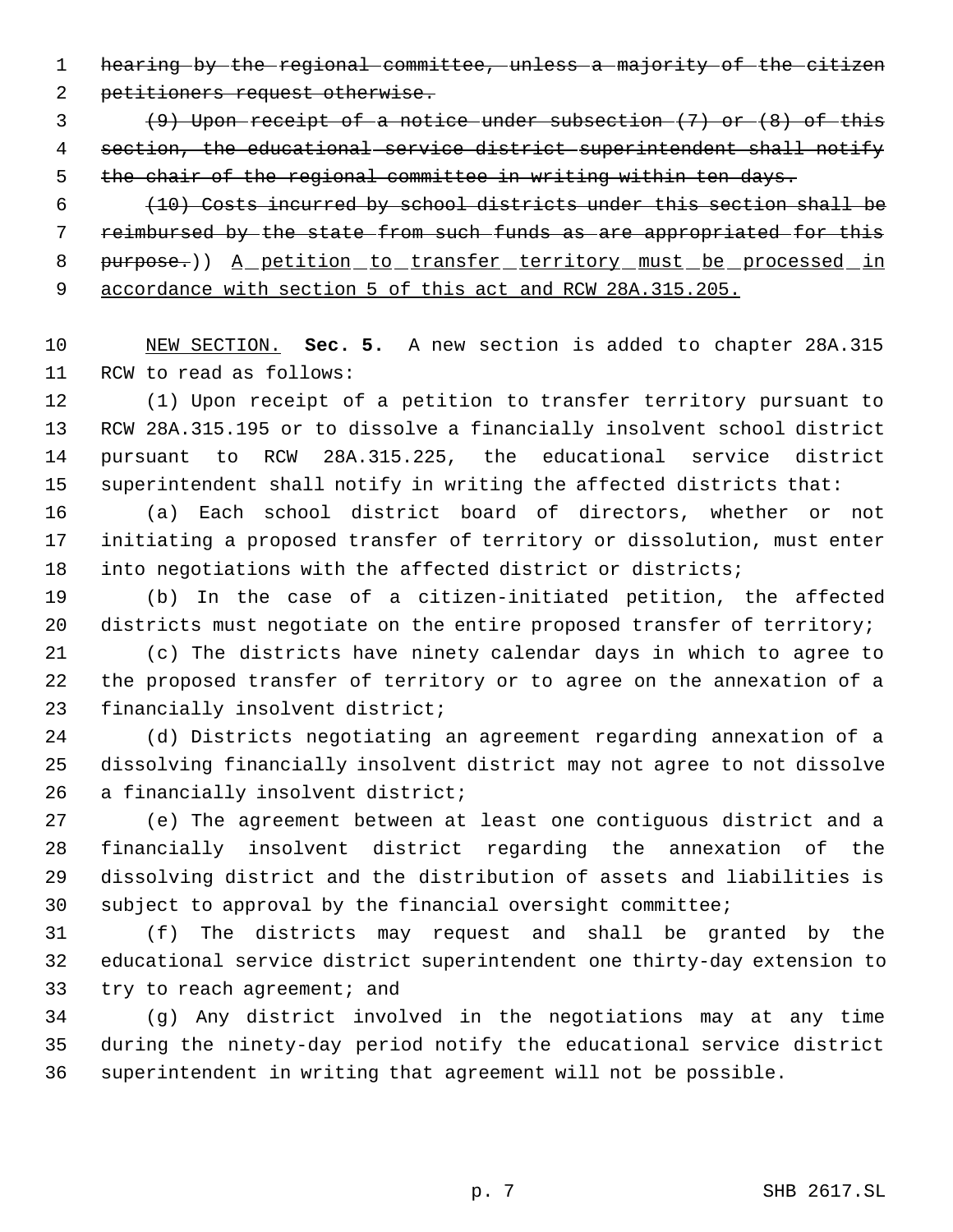(2) If the negotiating school boards cannot come to agreement about the proposed transfer of territory, or cannot agree how to annex a financially insolvent district, the educational service district superintendent, if requested by the affected districts, shall appoint a mediator. The mediator has thirty days to work with the affected school districts to see if an agreement can be reached on the proposed transfer of territory.

 (3) If the affected school districts cannot come to agreement about the proposed transfer of territory, or cannot agree how to annex a financially insolvent district, and the districts do not request the services of a mediator or the mediator was unable to bring the districts to agreement, any affected district may file with the educational service district superintendent a written request for a hearing by the regional committee.

 (4) If the affected school districts cannot come to agreement about the proposed transfer of territory initiated by citizen petition, and the districts do not request the services of a mediator or the mediator was unable to bring the districts to agreement, the district in which the citizens who filed the petition reside must file with the educational service district superintendent a written request for a hearing by the regional committee, unless a majority of the citizen petitioners request otherwise.

 (5) Upon receipt of a notice under subsection (3) or (4) of this section, the educational service district superintendent must notify the chair of the regional committee in writing within ten days.

 (6) Costs incurred by school districts under this section shall be reimbursed by the state from such funds as are appropriated for this purpose.

 **Sec. 6.** RCW 28A.315.205 and 2008 c 159 s 2 are each amended to read as follows:

 (1) The chair of the regional committee shall schedule a hearing on 32 the proposed transfer of territory or dissolution petition at a location in the educational service district within sixty calendar days 34 of being notified under ( $(RCW 28A.315.195 (7) or (8))$ ) section  $5(3)$  or (4) of this act.

 (2) Within thirty calendar days of the hearing under subsection (1) of this section, or final hearing if more than one is held by the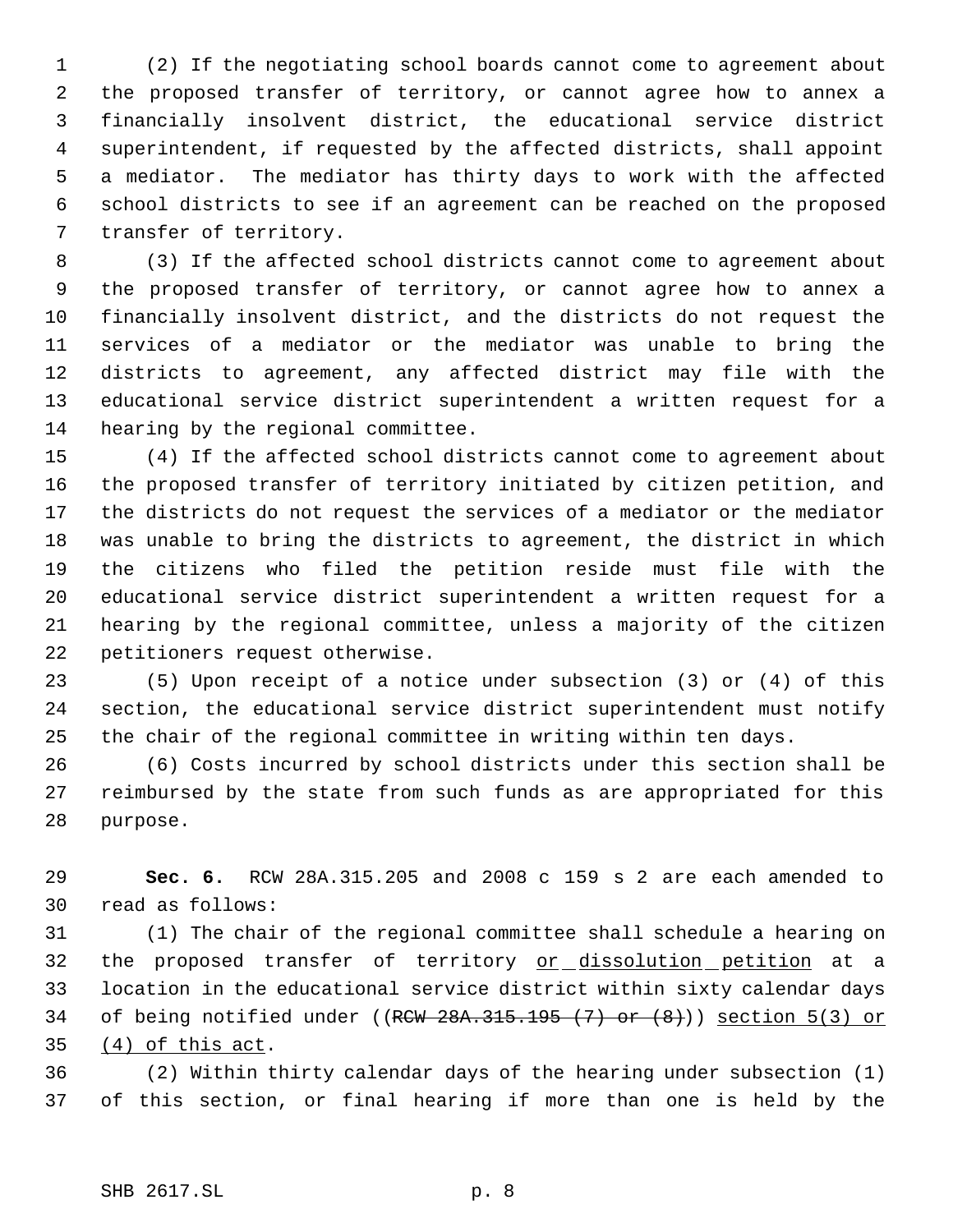committee, the committee shall issue its written findings and decision 2 to approve or disapprove the proposed transfer of territory or the dissolution and annexation of a financially insolvent district. The educational service district superintendent shall transmit a copy of the committee's decision to the superintendents of the affected school districts within ten calendar days.

 (3) In carrying out the purposes of RCW 28A.315.015 and in making decisions as authorized under RCW 28A.315.095(1), the regional committee shall base its judgment upon whether and to the extent the proposed change in school district organization complies with RCW 28A.315.015(2) and rules adopted by the superintendent of public instruction under chapter 34.05 RCW.

 (4) The rules under subsection (3) of this section shall provide for giving consideration to all of the following:

 (a) Student educational opportunities as measured by the percentage of students performing at each level of the statewide mandated assessments and data regarding student attendance, graduation, and dropout rates;

 (b) The safety and welfare of pupils. For the purposes of this subsection, "safety" means freedom or protection from danger, injury, or damage and "welfare" means a positive condition or influence regarding health, character, and well-being;

 (c) The history and relationship of the property affected to the students and communities affected, including, for example, the impact of the growth management act and current or proposed urban growth areas, city boundaries, and master planned communities;

 (d) Whether or not geographic accessibility warrants a favorable consideration of a recommended change in school district organization, including remoteness or isolation of places of residence and time required to travel to and from school; and

 (e) All funding sources of the affected districts, equalization among school districts of the tax burden for general fund and capital purposes through a reduction in disparities in per pupil valuation when all funding sources are considered, improvement in the economies in the administration and operation of schools, and the extent the proposed change would potentially reduce or increase the individual and aggregate transportation costs of the affected school districts.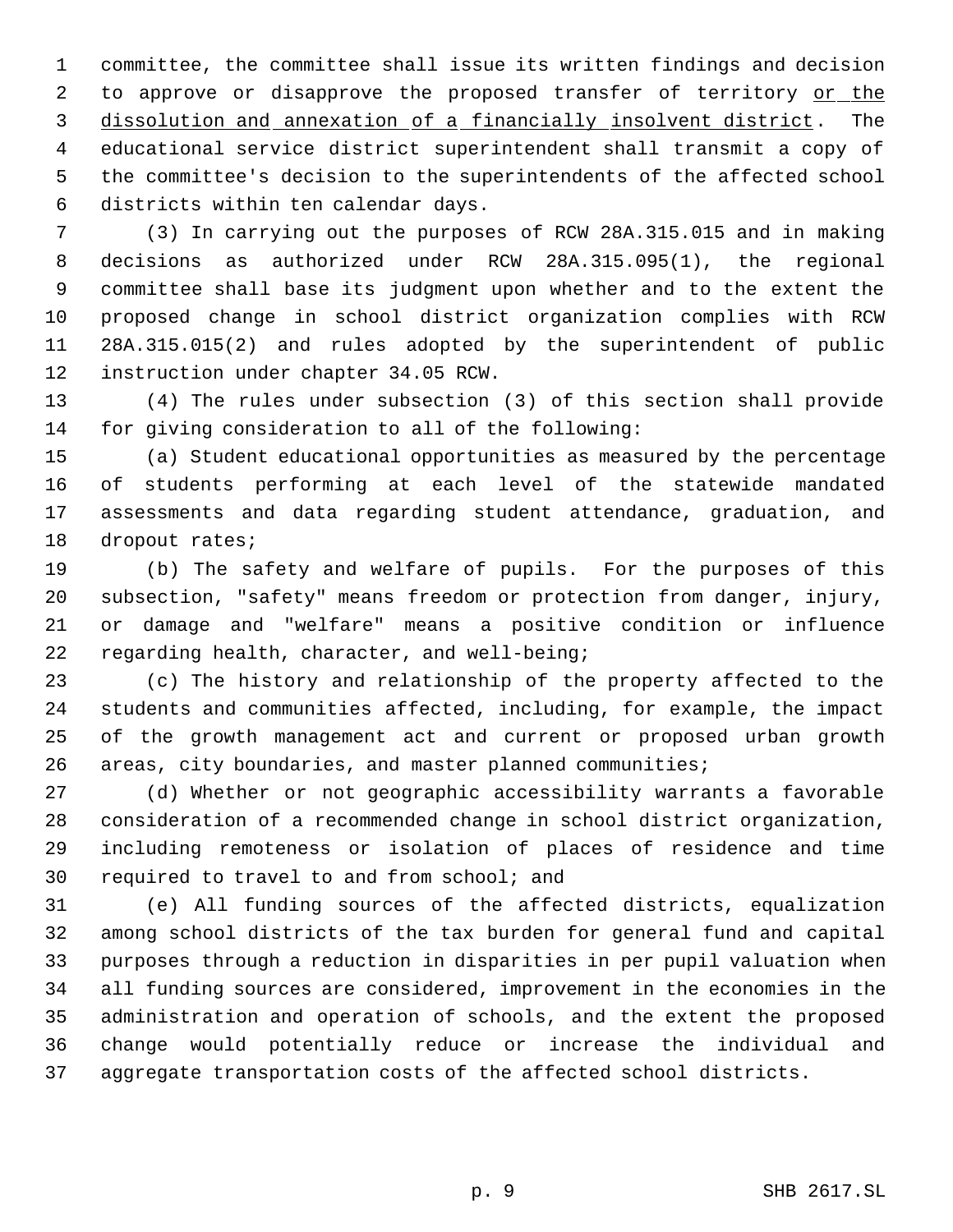(5)(a)(i) A petitioner or school district may appeal a decision by the regional committee to the superintendent of public instruction based on the claim that the regional committee failed to follow the applicable statutory and regulatory procedures or acted in an arbitrary and capricious manner. Any such appeal shall be based on the record and the appeal must be filed within thirty days of the final decision of the regional committee. The appeal shall be heard and determined by an administrative law judge in the office of administrative hearings, based on the standards in (a)(ii) of this subsection.

 (ii) If the administrative law judge finds that all applicable procedures were not followed or that the regional committee acted in an arbitrary and capricious manner, the administrative law judge shall refer the matter back to the regional committee with an explanation of his or her findings. The regional committee shall rehear the proposal.

 (iii) If the administrative law judge finds that all applicable procedures were followed or that the regional committee did not act in an arbitrary and capricious manner, depending on the appeal, the educational service district shall be notified and directed to implement the changes.

20 (iv) The administrative law judge shall expedite review and 21 issuance of a decision on an appeal of a decision approving the dissolution and annexation of a financially insolvent district.

 (b) Any school district or citizen petitioner affected by a final decision of the regional committee may seek judicial review of the committee's decision in accordance with RCW 34.05.570. Judicial review of a regional committee decision approving dissolution and annexation 27 of a financially insolvent district must be expedited.

 **Sec. 7.** RCW 28A.315.215 and 1999 c 315 s 403 are each amended to read as follows:

 (1) Upon receipt by the educational service district superintendent of a written agreement by two or more school districts to the transfer 32 of territory between the affected districts, or an agreement approved by the financial oversight committee regarding the annexation of a 34 financially insolvent district, the superintendent shall make an order establishing all approved changes involving the alteration of the boundaries of the affected districts. The order shall also establish all approved terms of the equitable adjustment of assets and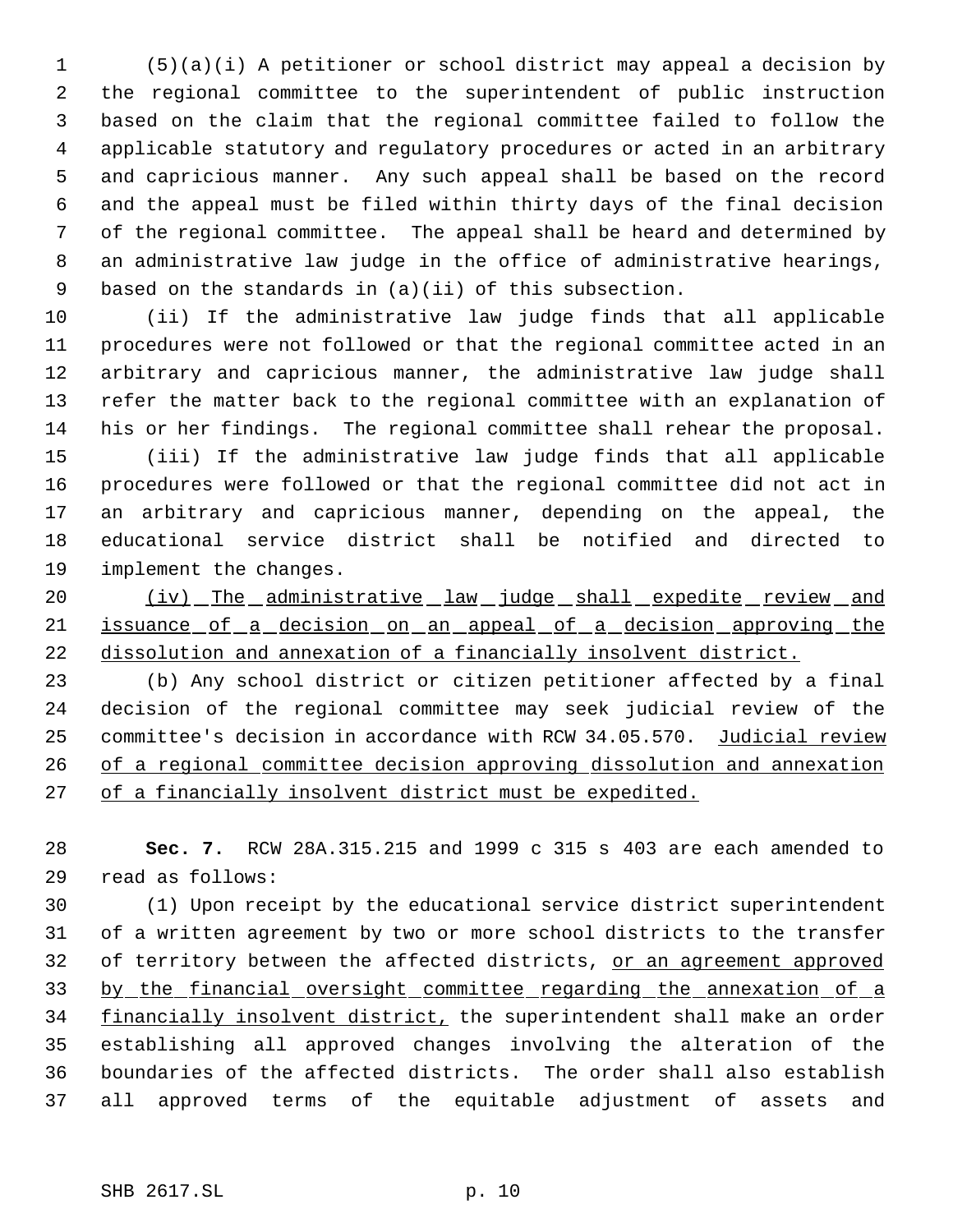1 liabilities involving the affected districts, with the effective date 2 of such alterations to the boundaries. For school districts that are 3 dissolved and annexed pursuant to RCW 28A.315.225, the order shall 4 provide that any excess tax levy approved, including previously 5 approved and imposed excess levies by the school district annexing or 6 receiving the transferred territory from the financially insolvent 7 school district and replacement and supplemental levies voted upon by 8 voters of the entire newly established territory before the effective 9 date of the dissolution by the school district receiving the 10 transferred territory from the dissolved school district shall, in the 11 cases of previously approved and imposed excess levies of the annexing 12 or receiving school district, be imposed on the newly annexed, or 13 dissolved territory, and in the case of replacement or supplemental 14 levies, the entire newly established territory, pursuant to RCW 15 84.09.030. The superintendent shall ((certify)) file his or her action 16 (( $\pm$ o)) with each county auditor, each county treasurer, each county 17 assessor, the office of the secretary of state, the office of the 18 superintendent of public instruction, and the superintendents of all 19 school districts affected by the action.

 $20$  (2) $(a)$  Upon receipt by the educational service district 21 superintendent of a written ((order)) decision by the regional 22 committee approving the transfer of territory between two or more 23 school districts, or the dissolution and annexation of a financially 24 insolvent school district, the superintendent shall make an order 25 establishing all approved changes involving the alteration of the 26 boundaries of the affected districts, with the effective date of such 27 alterations to the boundaries. The effective date of boundary 28 alterations shall be no later than sixty days prior to the first day 29 candidates may file for office for the next succeeding general or 30 special election.

- 31 (b) The order may not be implemented before the period of appeal 32 authorized under RCW 28A.315.205(5)(a)(i) has ended.
- 33 (c) The order shall also establish all approved terms of the 34 equitable adjustment of assets and liabilities involving the affected 35 districts.

36 (d) For school districts that are dissolved and annexed pursuant to 37 RCW 28A.315.225, the order must provide that any excess tax levy 38 approved, including previously approved and imposed excess levies by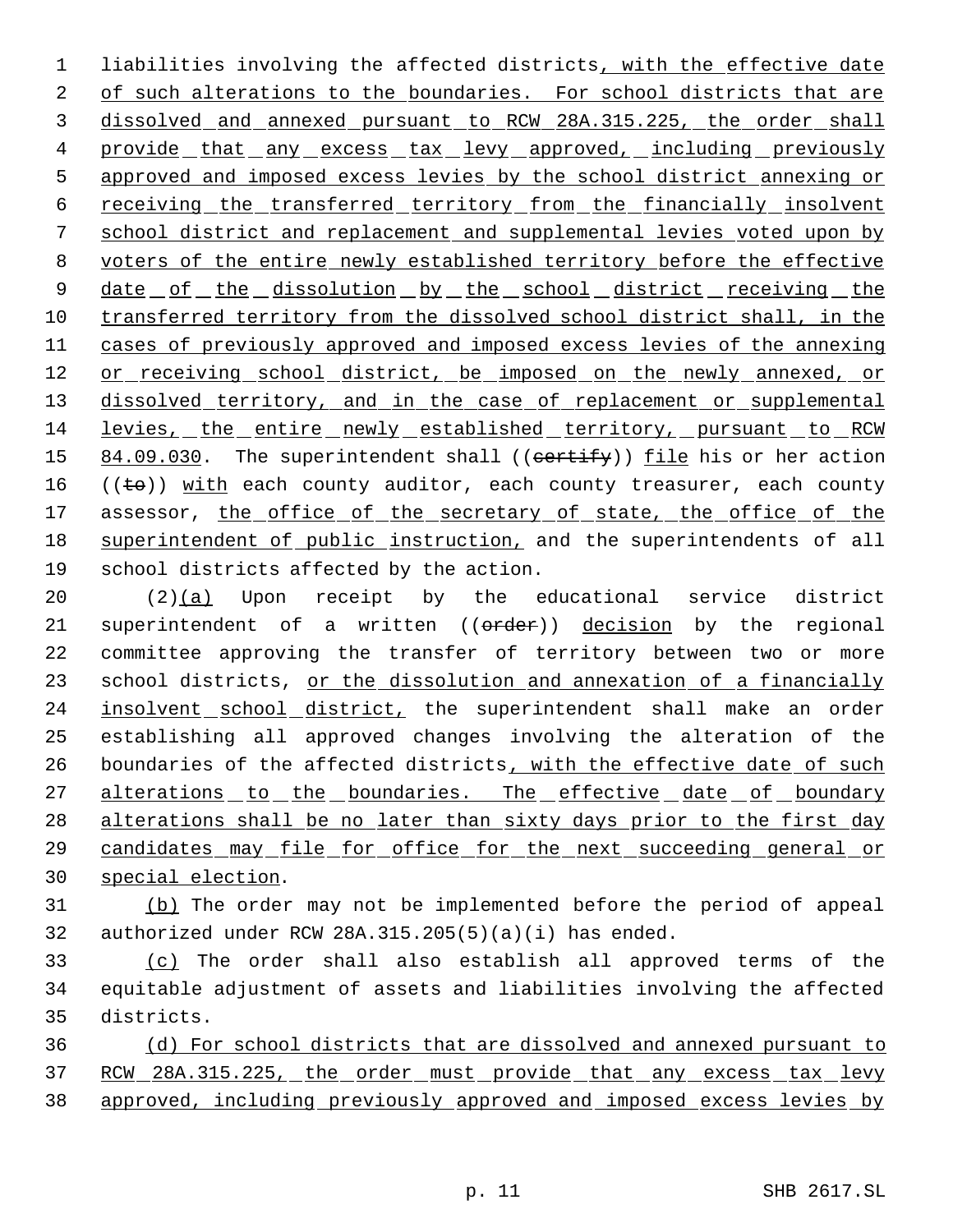1 the school district annexing or receiving the transferred territory 2 from the financially insolvent school district and replacement and 3 supplemental levies voted upon by voters of the entire newly 4 established territory before the effective date of the dissolution by 5 the school district receiving the transferred territory from the dissolved school district shall, in the cases of previously approved and imposed excess levies of the annexing or receiving school district, 8 be imposed on the newly annexed, or dissolved territory, and in the 9 case of replacement or supplemental levies, the entire newly established territory, pursuant to RCW 84.09.030.

11 (e) The superintendent shall ((certify)) file his or her action 12  $((\text{te})$ ) with each county auditor, the office of the secretary of state, 13 the office of the superintendent of public instruction, each county treasurer, each county assessor, and the superintendents of all school districts affected by the action.

 NEW SECTION. **Sec. 8.** A new section is added to chapter 28A.315 RCW to read as follows:

 (1) The superintendent of public instruction shall convene a financial oversight committee:

 (a) At the request of the board of directors of a financially insolvent district;

 (b) When the superintendent of public instruction determines a district is financially insolvent, after first consulting with the educational service district where the district is located and notifying the district the committee will be convened; or

 (c) When a district has been on binding conditions pursuant to RCW 28A.505.110 for two consecutive years and does not have a satisfactory financial plan.

 (2) The financial oversight committee comprises two representatives from the office of the superintendent of public instruction, one representative from an educational service district where a financially insolvent school district is not located, and one nonvoting representative from the educational service district where the financially insolvent school district is located.

 (3) The financial oversight committee shall review the financial condition of a financially insolvent school district. In conducting its review, the committee shall hold a public hearing in the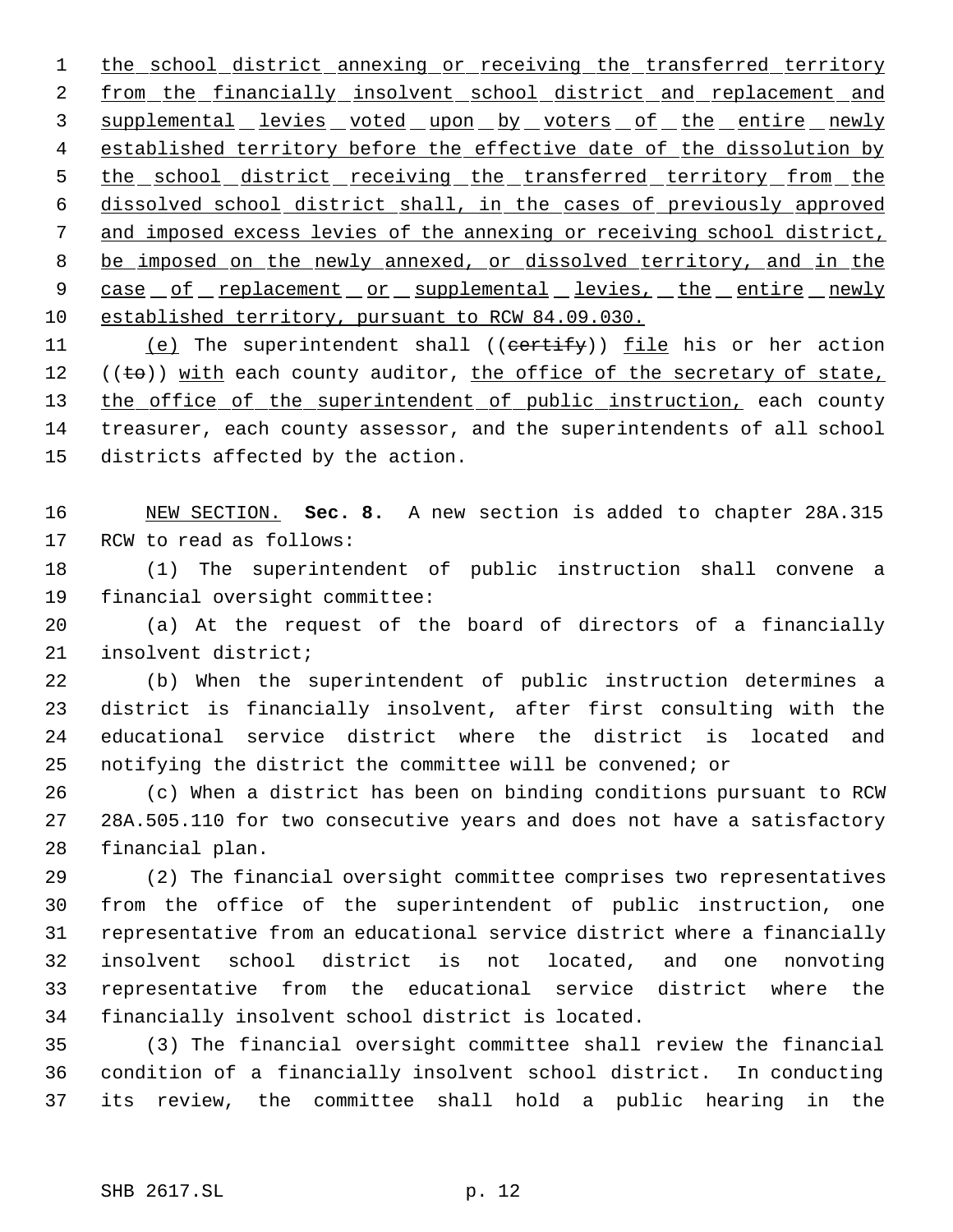financially insolvent school district or educational service district in order to receive public comment on any proposed financial plans. If the financial oversight committee feels that dissolution of the financially insolvent school district is a valid option, it shall receive input at the public hearing on options for dissolving said school district.

 (4) After holding a public hearing as provided in subsection (3) of this section, the financial oversight committee must make a recommendation to the superintendent of public instruction to either dissolve a financially insolvent school district or to place a district under enhanced financial monitoring to reduce the risk of dissolution due to insolvency. The superintendent of public instruction must implement financial oversight committee recommendations via enhanced financial oversight, which will be monitored by the educational service district.

 (5) Enhanced financial oversight may include, but is not limited to, the following types of actions, which the superintendent of public instruction is expressly authorized to implement and enforce:

 (a) Appointment of a special administrator to oversee and carry out financial conditions imposed on the district as recommended by the financial oversight committee;

 (b) Review, approval, and limitations on a school district's 23 authority to enter into contracts;

 (c) Review, approval, and limitations on hiring and personnel actions; and

 (d) Liquidation or disposition of fixed assets and contractual liabilities by any reasonable and documented method provided the liquidation or disposition of fixed assets and contractual liabilities is reasonably necessary before filing a dissolution petition.

 (6) Any new, amended, or renewed contract entered into by a school district that is subject to enhanced financial monitoring that has not been approved by the educational service district or special administrator, or that is inconsistent with conditions imposed on the district pursuant to this section, is null and void.

 (7) Any action taken by a school district subject to enhanced financial monitoring that is likely to affect the district's finances is null and void if the action was not approved by the educational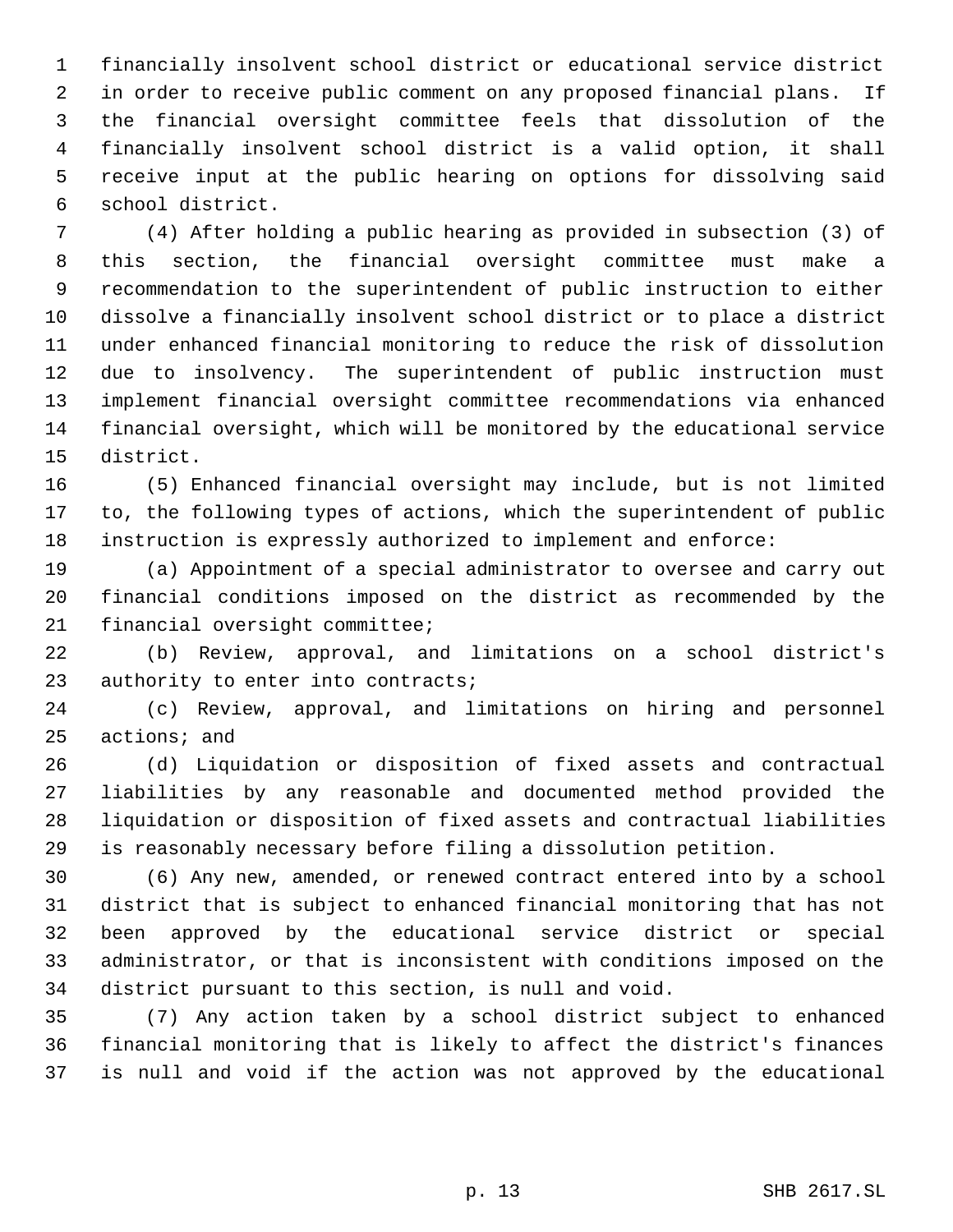service district or special administrator or if the action is inconsistent with conditions imposed on the district pursuant to this section.

 (8) The superintendent of public instruction shall adopt rules to carry out the provisions in this section, which may include, but are not limited to, identifying the responsibilities and authority of the financial oversight committee, the educational service district, the special administrator, and the school district and the implementation of enhanced financial oversight.

 **Sec. 9.** RCW 28A.315.225 and 1999 c 315 s 501 are each amended to read as follows:

12 (1) In case any school district has an average enrollment of fewer than five kindergarten through eighth grade pupils during the preceding school year or has not made a reasonable effort to maintain, during the preceding school year at least the minimum term of school required by law, the educational service district superintendent shall report that fact to the regional committee, which committee shall dissolve the school district and annex the territory thereof to some other district or districts. For the purposes of this section, in addition to any other finding, "reasonable effort" shall be deemed to mean the attempt to make up whatever days are short of the legal requirement by conducting of school classes on any days to include available holidays, though not to include Saturdays and Sundays, prior to June 15th of that year. School districts operating an extended school year program, most commonly implemented as a 45-15 plan, shall be deemed to be making a reasonable effort. In the event any school district has suffered any interruption in its normal school calendar due to a strike or other work stoppage or slowdown by any of its employees that district shall not be subject to this section.

 (2) A financially insolvent school district may be dissolved and annexed to one or more contiguous districts, in accordance with an 32 agreement between the insolvent district and at least one other contiguous district, that has been approved by the financial oversight 34 committee, or in accordance with the decision of the regional committee. A financially insolvent district may file bankruptcy only if it is recommended by the financial oversight committee.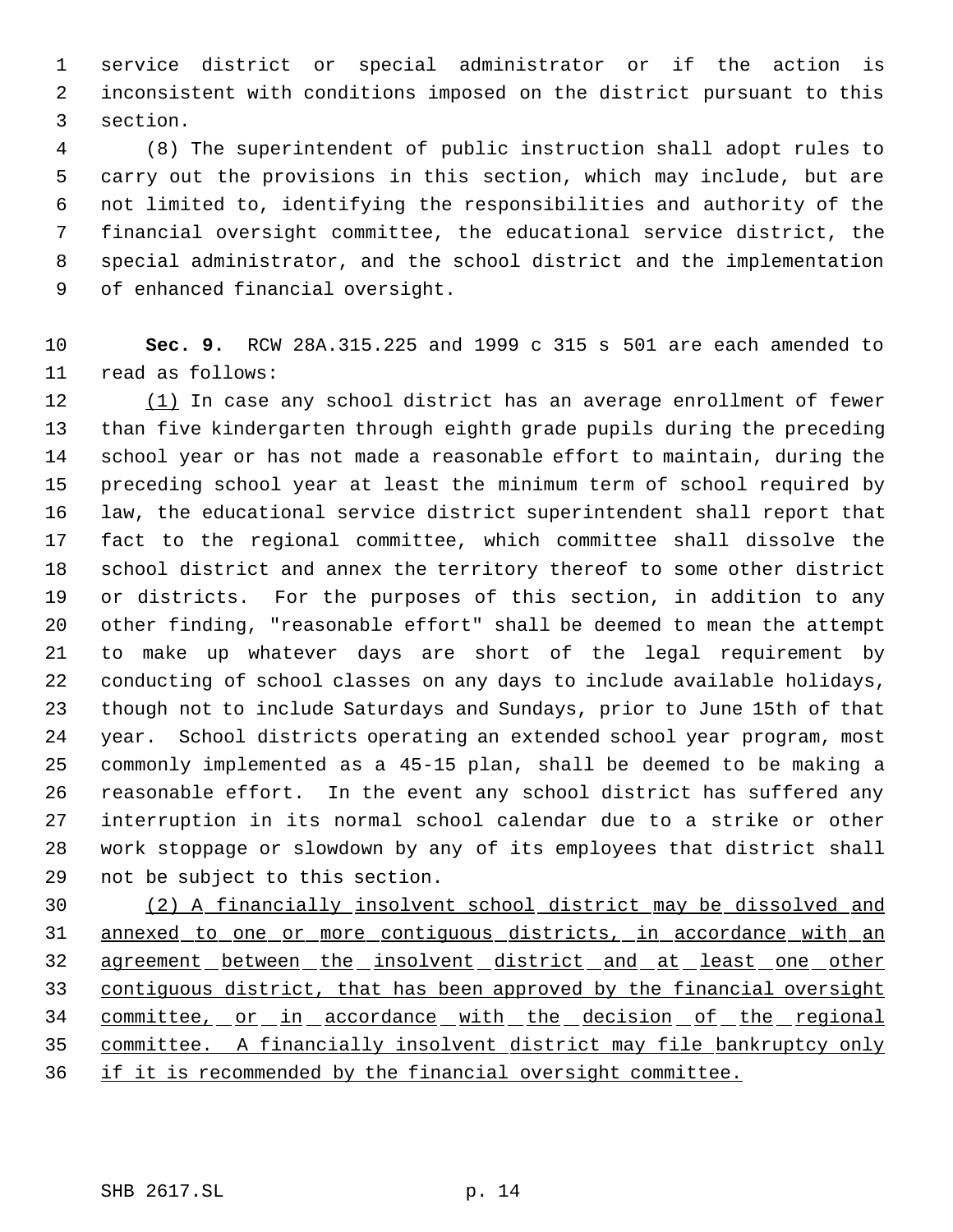1 (3)(a) A petition to dissolve a financially insolvent school 2 district may be filed with the educational service district superintendent by the superintendent of public instruction if, before signing and filing the petition, the financial oversight committee was convened and recommended that the district be dissolved.

 (b) A petition for dissolution under this subsection (3) must include the name of the financially insolvent district, the legal boundaries of the district, the names of contiguous school districts, 9 the basis for concluding the district is financially insolvent, a map with legal description of the proposed annexation of the financially insolvent school district to one or more contiguous school districts, and any proposed equitable adjustments of assets and liabilities for 13 the affected districts. The proposed annexation and equitable adjustment of assets and liabilities must be based on the factors in 15 RCW 28A.315.015(2), 28A.315.205(4), and 28A.315.245.

 (c) The superintendent of public instruction, at the recommendation 17 of the financial oversight committee, may take the following actions upon filing a petition to dissolve a financially insolvent school district: Authorize liquidation or disposition of fixed assets and contractual liabilities by any reasonable and documented method.

 (d) A petition to dissolve a financially insolvent school district shall be processed in accordance with section 5 of this act and RCW 28A.315.205.

24 (4) The superintendent of public instruction may request an appropriation to address matters associated with the dissolution of a financially insolvent school district.

27 (5) The superintendent of public instruction may adopt rules governing actions that may be taken to prevent a school district from being dissolved and to assist in the orderly and timely dissolution and annexation of school districts that are unable to avoid financial insolvency.

 (6) In case any territory is not a part of any school district, the educational service district superintendent shall present to the regional committee a proposal for the annexation of the territory to some contiguous district or districts.

 NEW SECTION. **Sec. 10.** A new section is added to chapter 28A.315 RCW to read as follows: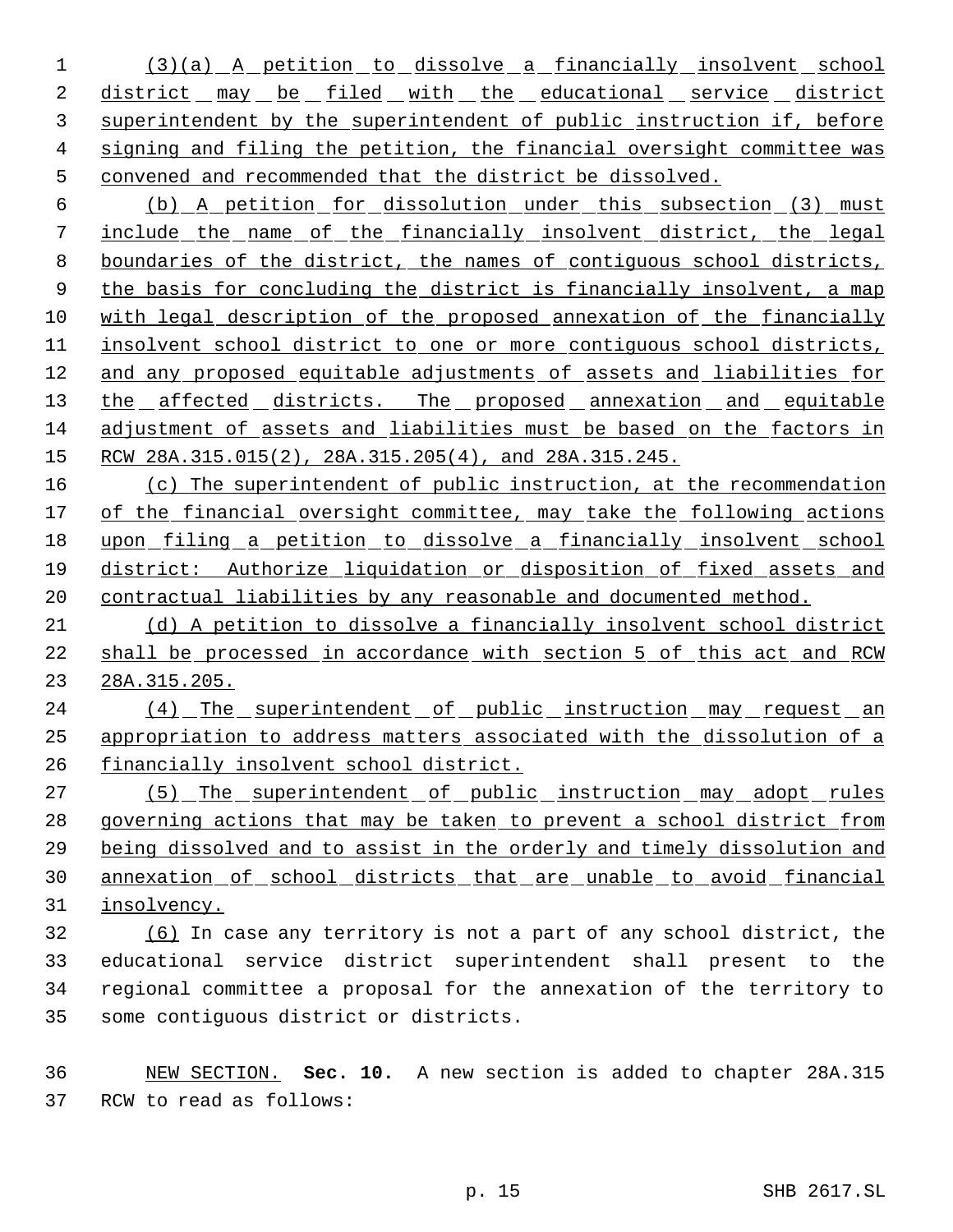(1) As of the effective date of dissolution of a financially insolvent district, all existing employment contracts and collective bargaining agreements of the financially insolvent district shall be extinguished.

 (2) School districts that annex or receive territory from a financially insolvent district have full authority to constitute their workforces, and have no duty to bargain with, or observe the former wages and working conditions of, any former employees of a financially insolvent district who may be hired; rather, any employees hired from a financially insolvent district become part of the appropriate bargaining units, if any, of the annexing or receiving district, and their wages and working conditions are defined by the terms of the annexing or receiving district's bargaining agreements or other policies or conditions of employment.

 (3) Certificated employees of a district that is dissolved due to financial insolvency have no continuing contract or appeal rights under RCW 28A.405.210 through 28A.405.380 or other law, nor do certificated or classified employees of a district dissolved due to financial insolvency have any resort to grievance or arbitration under a collective bargaining agreement, and any inconsistent provision of any individual contract or collective bargaining agreement is null and void. Sufficient cause for nonrenewal or discharge of such certificated and classified personnel is deemed to exist by sole virtue of the employer district's dissolution for financial insolvency. Notice of nonrenewal or discharge under such circumstances may be given by the educational service district superintendent without regard to date. Any appeal must be addressed to the educational service district board on an expedited basis according to rules established by the superintendent of public instruction, and must be confined to the issue of whether the employer district is dissolved for reasons of financial insolvency. There is no judicial review for the educational service district board's decisions in these matters.

 **Sec. 11.** RCW 28A.315.265 and 1999 c 315 s 703 are each amended to read as follows:

 If adjustments of bonded indebtedness are made between or among school districts in connection with the alteration of the boundaries of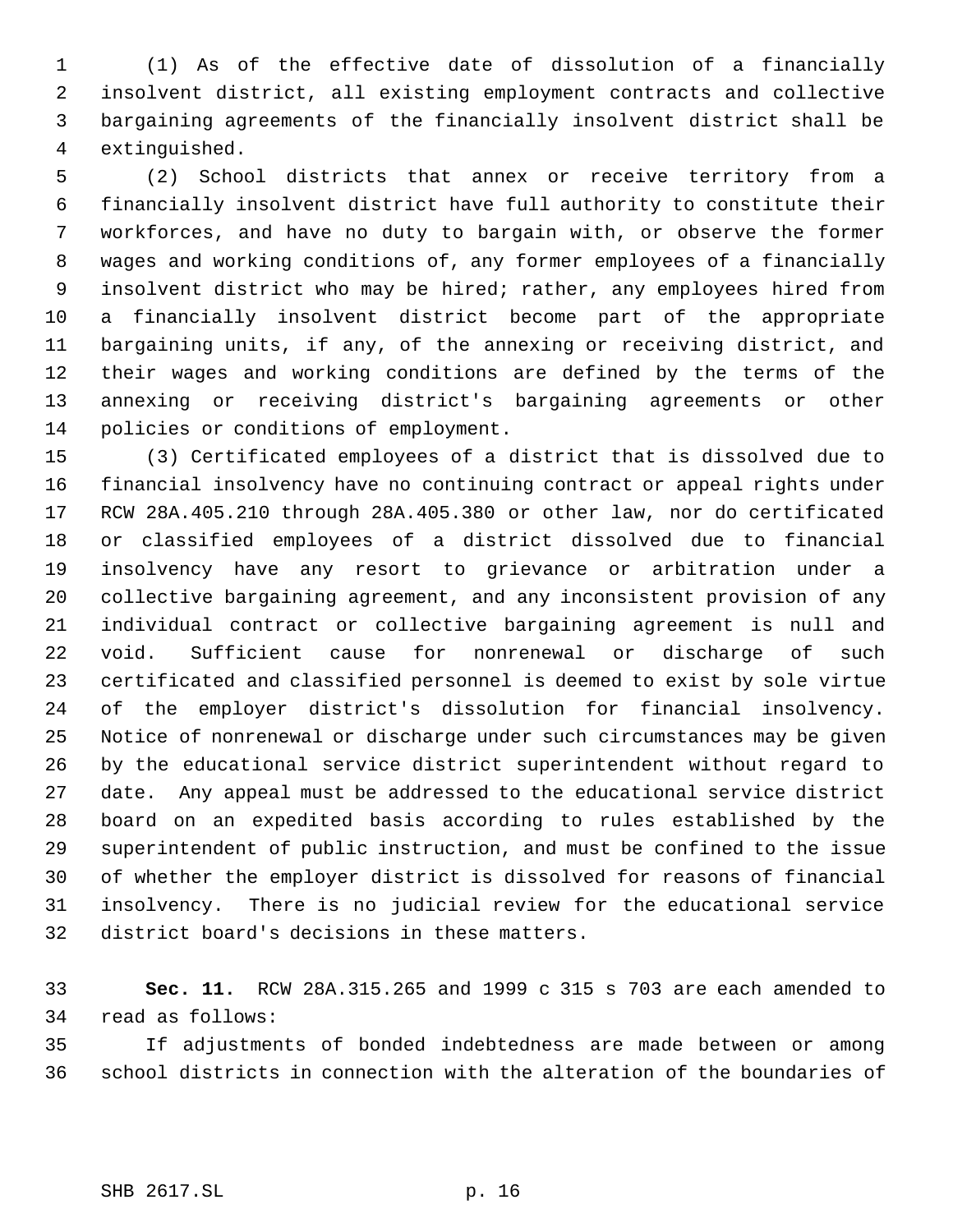the school districts under this chapter, the order of the educational service district superintendent establishing the terms of adjustment of bonded indebtedness shall provide and specify:

 (1) In every case where bonded indebtedness is transferred from one school district to another school district:

 (a) That such bonded indebtedness is assumed by the school district to which it is transferred;

 (b) That thereafter such bonded indebtedness shall be the obligation of the school district to which it is transferred;

 (c) That, if the terms of adjustment so provide, any bonded indebtedness thereafter incurred by such transferee school district through the sale of bonds authorized before the date its boundaries were altered shall be the obligation of such school district including 14 the territory added thereto; and

 (d) That taxes shall be levied thereafter against the taxable property located within such school district as it is constituted after its boundaries were altered, the taxes to be levied at the times and in the amounts required to pay the principal of and the interest on the bonded indebtedness assumed or incurred, as the same become due and payable.

 (2) In computing the debt limitation of any school district from which or to which bonded indebtedness has been transferred, the amount of transferred bonded indebtedness at any time outstanding:

 (a) Shall be an offset against and deducted from the total bonded indebtedness, if any, of the school district from which the bonded indebtedness was transferred; and

 (b) Shall be deemed to be bonded indebtedness solely of the transferee school district that assumed the indebtedness.

 (3) In every case where adjustments of bonded indebtedness do not provide for transfer of bonded indebtedness from one school district to another school district:

 (a) That the existing bonded indebtedness of each school district, the boundaries of which are altered and any bonded indebtedness incurred by each such school district through the sale of bonds authorized before the date its boundaries were altered is the obligation of the school district in its reduced or enlarged form, as 37 the case may be; and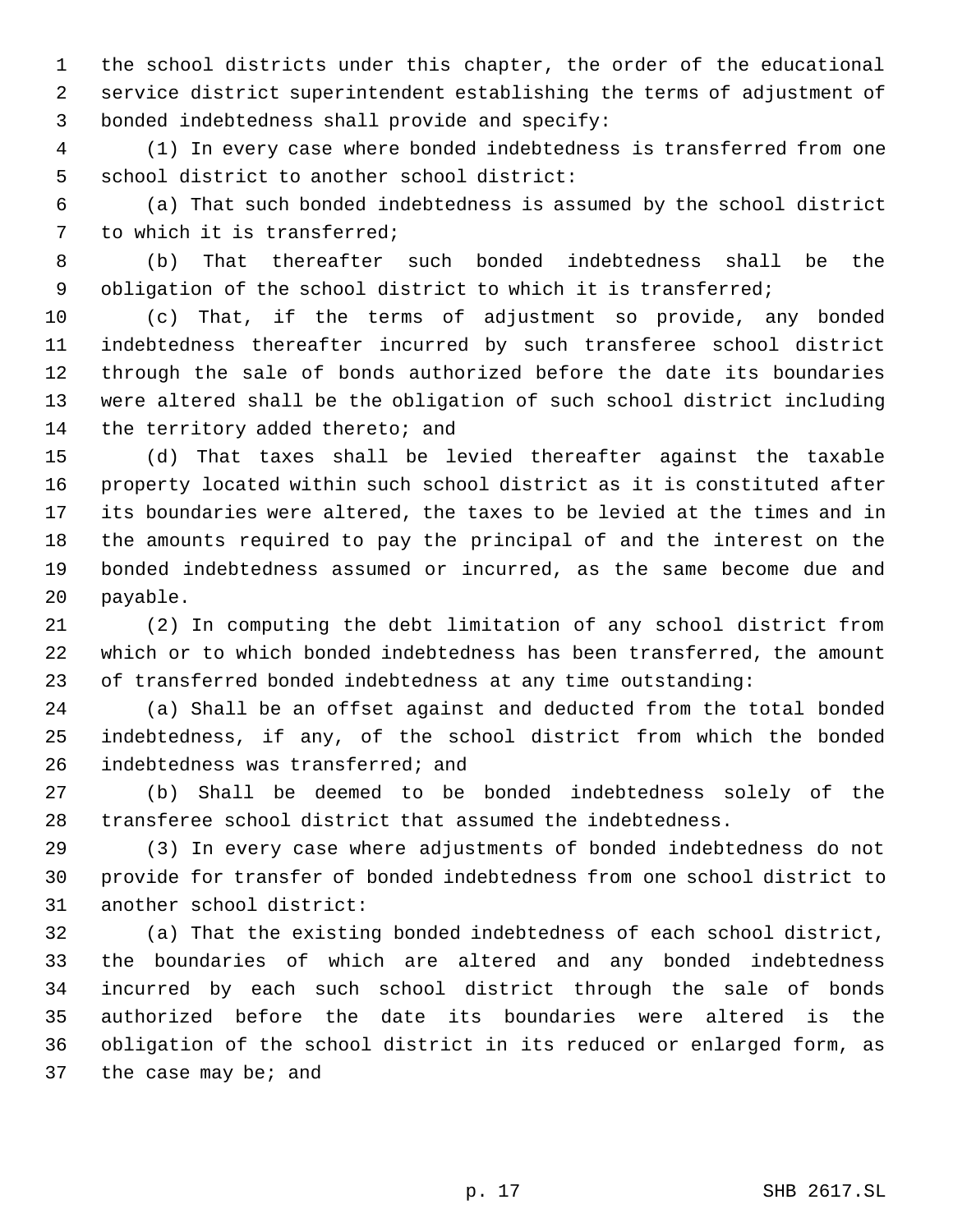(b) That taxes shall be levied thereafter against the taxable property located within each such school district in its reduced or enlarged form, as the case may be, at the times and in the amounts required to pay the principal of and interest on such bonded indebtedness as the same become due and payable.

 (4) If a change in school district organization approved by the regional committee concerns a proposal to form a new school district or 8 if a change in school district organization includes a proposal for 9 adjustment of voted general obligation bonded indebtedness ((involving 10 an established school district and one or more former school districts 11 now included therein pursuant to a vote of the people concerned)), a special election of the voters residing within the territory of the 13 proposed new district, or of the ((established)) school district involved in a proposal for adjustment of bonded indebtedness as the case may be, shall be held for the purpose of affording those voters an opportunity to approve or reject such proposals as concern or affect them.

 (5) In a case involving both the question of the formation of a new school district and the question of adjustment of bonded indebtedness, the questions may be submitted to the voters either in the form of a single proposition or as separate propositions, whichever seems expedient to the educational service district superintendent. When the regional committee has passed appropriate resolutions for the questions to be submitted and the educational service district superintendent has given notice thereof to the county auditor, the special election shall be called and conducted, and the returns canvassed as in regular school district elections.

 **Sec. 12.** RCW 28A.315.285 and 1999 c 315 s 705 are each amended to read as follows:

 (1) If a special election is held to vote on a proposal or alternate proposals to form a new school district, the votes cast by the registered voters in each component district shall be tabulated separately. Any such proposition shall be considered approved only if it receives a majority of the votes cast in each separate district voting thereon.

 (2) If a special election is held to vote on a proposal for adjustment of bonded indebtedness, the entire vote cast by the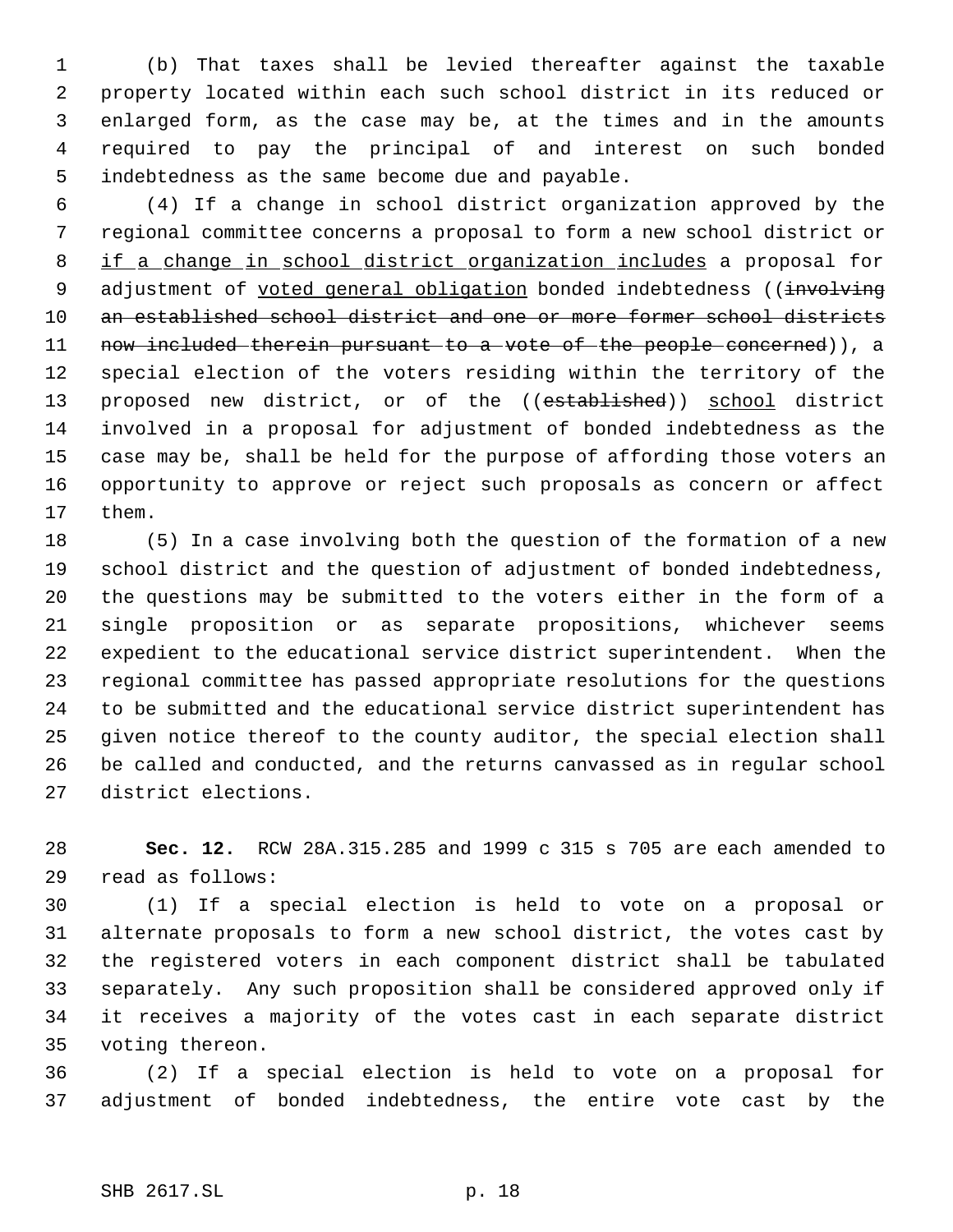registered voters of the proposed new district or of the established district as the case may be shall be tabulated. Any such proposition 3 shall be considered approved if ((sixty percent)) three-fifths or more 4 of all votes cast thereon are in the affirmative and forty percent of 5 the voters who voted at the last preceding general election cast a ballot.

 (3) In the event of approval of a proposition or propositions voted on at a special election, the educational service district superintendent shall:

 (a) Make an order establishing such new school district or such terms of adjustment of bonded indebtedness or both, as were approved by the registered voters and shall also order such other terms of adjustment, if there are any, of property and other assets and of liabilities other than bonded indebtedness as have been approved by the state council; and

 (b) Certify his or her action to the county and school district officials specified in RCW 28A.315.215. The educational service district superintendent may designate, with the approval of the superintendent of public instruction, a name and number different from that of any component thereof, but must designate the new district by name and number different from any other district in existence in the county.

 (4) The educational service district superintendent shall fix as the effective date of any order or orders he or she is required to make by this chapter, the date specified in the order of final approval of any change in the organization and extent of school districts or of any terms of adjustment of the assets and liabilities of school districts subject, for taxing purposes, to the redrawing of taxing district boundaries under RCW 84.09.030, by the regional committee.

 (5) Upon receipt of certification under this section, the superintendent of each school district that is included in the new district shall deliver to the superintendent of the new school district those books, papers, documents, records, and other materials pertaining to the territory transferred.

 **Sec. 13.** RCW 28A.315.305 and 1999 c 315 s 707 are each amended to read as follows:

(1) Each school district involved in or affected by any change made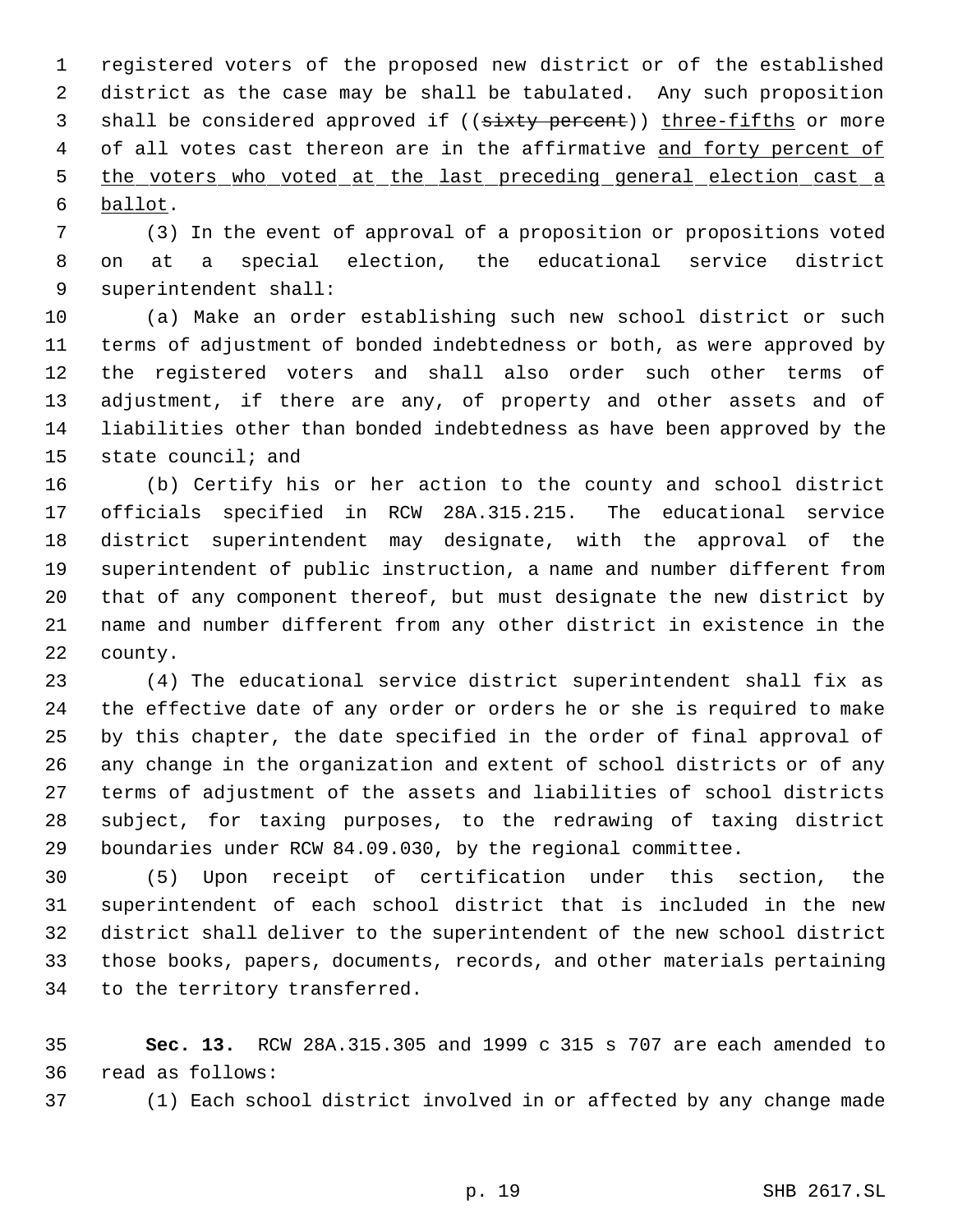in the organization and extent of school districts under this chapter retains its corporate existence insofar as is necessary for the purpose, until the bonded indebtedness outstanding against it on and after the effective date of the change has been paid in full. This section may not be construed to prevent, after the effective date of the change, such adjustments of bonded indebtedness as are provided for in this chapter.

 (2) The county legislative authority shall provide, by appropriate levies on the taxable property of each school district, for the payment of the bonded indebtedness outstanding against it after any of the changes or adjustments under this chapter have been effected.

 (3) In case any such changes or adjustments involve a joint school district, the tax levy for the payment of any bonded indebtedness outstanding against the joint district, after the changes or adjustments are effected, shall be made and the proceeds thereof shall be transmitted, credited, and paid out in conformity with the provisions of law applicable to the payment of the bonded indebtedness of joint school districts.

 (4) In case any such changes or adjustments involve the dissolution 20 or annexation of a financially insolvent school district pursuant to RCW 28A.315.225:

22 (a) The board of directors of a receiving or annexing school 23 district, or the educational service district superintendent as identified in RCW 84.52.020 must certify a tax levy by November 30th in each calendar year that there is outstanding voted bonded indebtedness to pay the principal of and interest on such outstanding voted bonded 27 indebtedness for the following calendar year;

 (b) The county treasurer in the county in which the financially 29 insolvent school district is located must collect the levy, the 30 proceeds of which must be deposited into a debt service fund established and overseen by the annexing school district as determined by the financial oversight committee or regional committee to pay the 33 principal of and interest on the dissolved district's outstanding bonded indebtedness as it becomes due;

 (c) For outstanding voted bonded indebtedness of the financially insolvent school district, the board of directors of the receiving or annexing school district may determine that all or any portion of the voted bonded indebtedness be refunded pursuant to chapter 39.53 RCW, in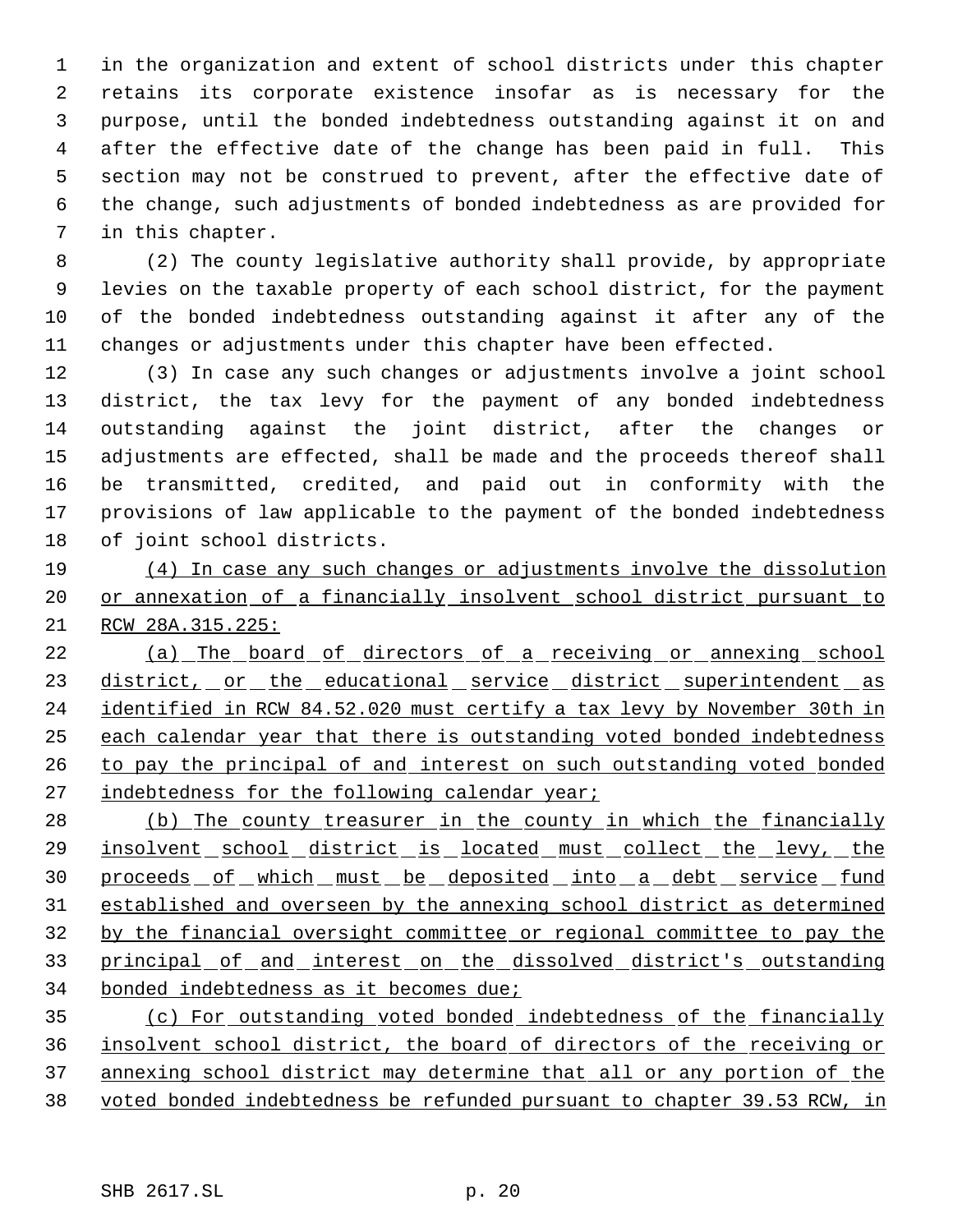1 which case the board of directors of the annexing or receiving district 2 shall act as the governing body of the financially insolvent school district and is expressly empowered to take all action it deems 4 necessary to accomplish such refunding; and

 (d) Any balance in the debt service fund of the financially 6 insolvent school district remaining after all such voted bonded indebtedness is paid must be transferred to the general fund of the receiving or annexing school district.

 NEW SECTION. **Sec. 14.** A new section is added to chapter 28A.315 RCW to read as follows:

 All proceedings that have been taken by any school district, educational service district governing body, or commission, or any officers thereof, for the purpose of effecting a dissolution, annexation, consolidation, or transfer of territory from one or more school districts to one or more other school districts, including but not limited to reorganizing boundaries and making an equitable adjustment of the property and other assets and of the liabilities, including bonded indebtedness and excess tax levies, are hereby validated, ratified, approved, and confirmed, notwithstanding any lack of power, other than constitutional, of the school district, educational service district, or the governing body or commission or officers thereof to effect such changes in organization of school districts.

 **Sec. 15.** RCW 28A.315.315 and 1990 c 33 s 305 are each amended to read as follows:

 (1) An appeal may be taken, as provided for in RCW 28A.645.010, to the superior court of the county in which a school district or any part thereof is situated on any question of adjustment of property and other 29 assets and of liabilities provided for in this chapter. Judicial 30 appeal must be expedited. If the court finds the terms of the adjustment in question not equitable, the court shall make an adjustment that is equitable.

 (2) In the case of any financially insolvent school district that is required to transfer territory pursuant to RCW 28A.315.225, no lawsuit may be maintained challenging the imposition of excess tax levies on the territory transferred or annexed pursuant to an order of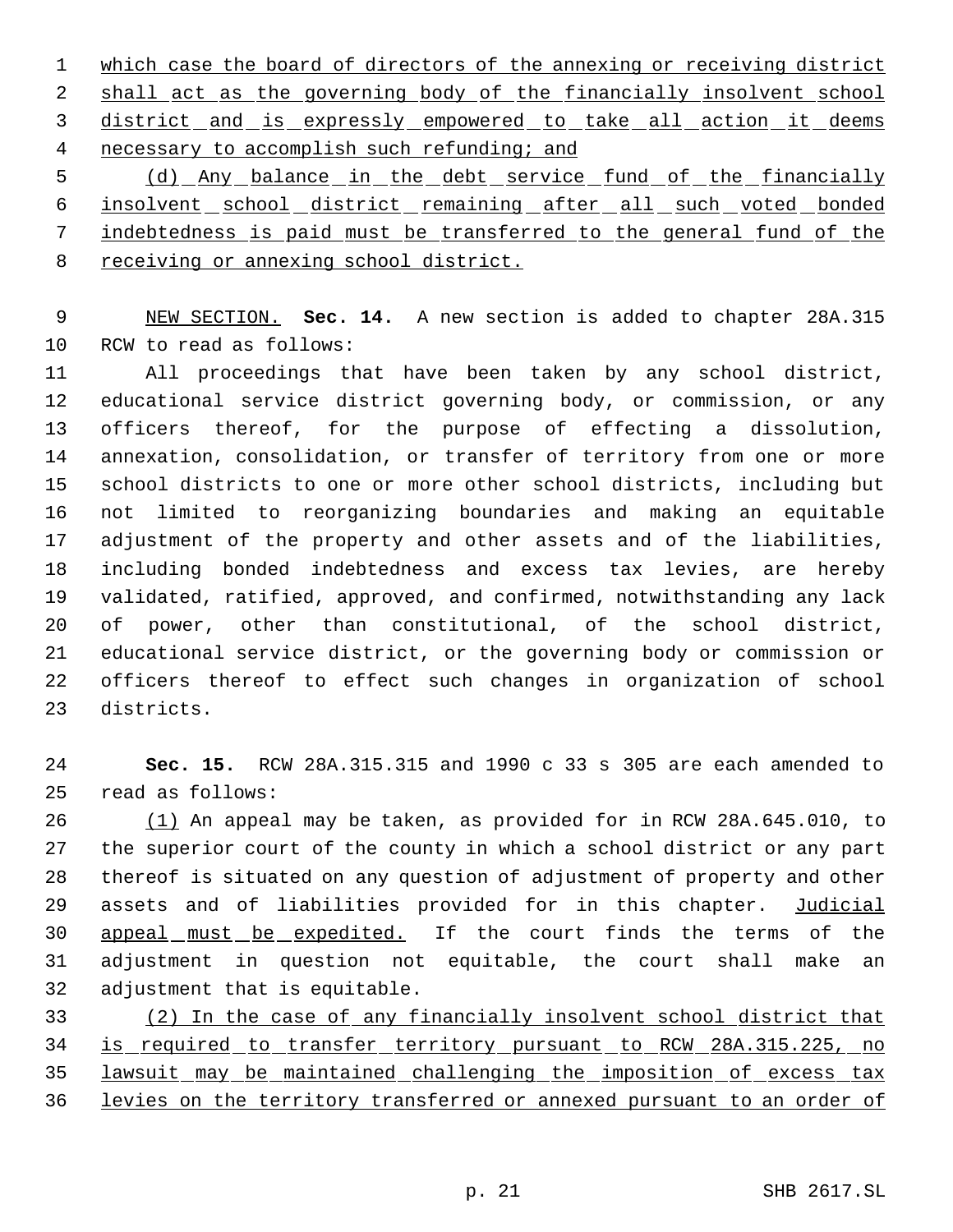1 the superintendent of the educational service district under RCW

2 28A.315.215 unless that lawsuit is served and filed no later than thirty days after the date of the order.

 **Sec. 16.** RCW 28A.343.040 and 1991 c 288 s 1 are each amended to read as follows:

 (1) It is the responsibility of each school district board of directors to prepare for the division or redivision of the district into director districts no later than eight months after any of the following:

10  $((+1))$   $(a)$  Receipt of federal decennial census data from the redistricting commission established in RCW 44.05.030;

12  $((+2)^{n})$  (b) Consolidation of two or more districts into one 13 district under RCW ((28A.315.270)) 28A.315.195;

14 ( $(\langle 3 \rangle)$ ) (c) Transfer of territory to or from the district or 15 dissolution and annexation of a district under RCW ((28A.315.280)) 28A.315.215; or

17 (((4) Annexation of territory to or from the district under RCW 28A.315.290 or 28A.315.320; or

19  $(5)$ )) (d) Approval by a majority of the registered voters voting on a proposition authorizing the division of the district into director 21 districts pursuant to RCW ((28A.315.590)) 28A.343.030.

 (2) The districting or redistricting plan shall be consistent with the criteria and adopted according to the procedure established under 24 RCW ((29.70.100)) 29A.76.010.

 **Sec. 17.** RCW 84.09.030 and 2008 c 86 s 501 are each amended to read as follows:

 $(1)(a)$  Except as provided in (b) and  $(c)$  of this subsection  $(1)$ , for the purposes of property taxation and the levy of property taxes, the boundaries of counties, cities, and all other taxing districts shall be the established official boundaries of such districts existing on the first day of August of the year in which the property tax levy is made.

 (b) The boundaries for a newly incorporated port district or regional fire protection service authority shall be established on the first day of October if the boundaries of the newly incorporated port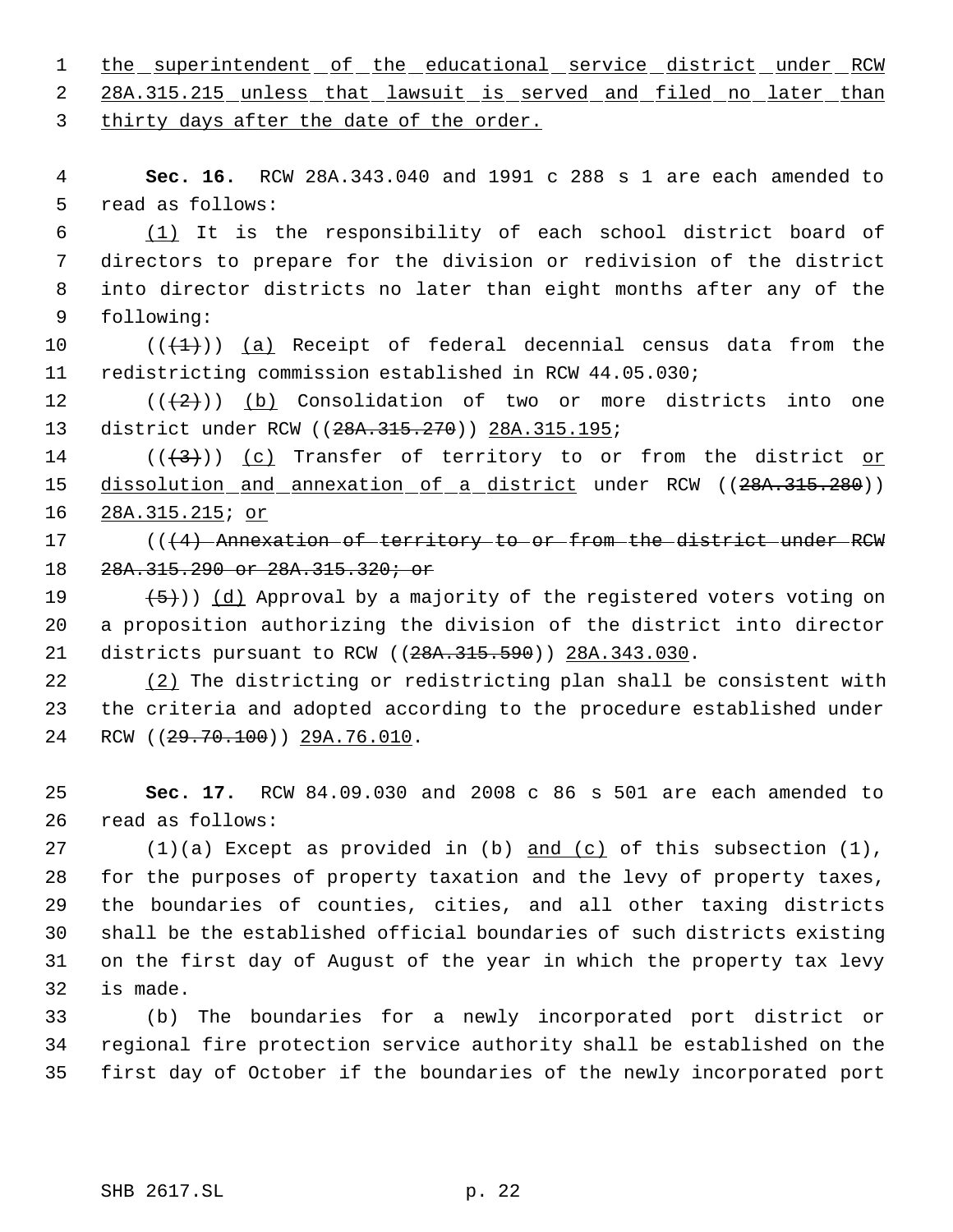district or regional fire protection service authority are coterminous with the boundaries of another taxing district or districts, as they existed on the first day of August of that year.

 (c) The boundaries of a school district that is required to receive 5 or annex territory due to the dissolution of a financially insolvent school district under RCW 28A.315.225 must be the established official boundaries of such districts existing on the first day of September of 8 the year in which the property tax levy is made.

 (2) In any case where any instrument setting forth the official boundaries of any newly established taxing district, or setting forth any change in the boundaries, is required by law to be filed in the office of the county auditor or other county official, the instrument shall be filed in triplicate. The officer with whom the instrument is filed shall transmit two copies of the instrument to the county assessor.

 (3) No property tax levy shall be made for any taxing district whose boundaries are not established as of the dates provided in this section.

 **Sec. 18.** RCW 84.52.053 and 2010 c 237 s 4 are each amended to read as follows:

 (1) The limitations imposed by RCW 84.52.050 through 84.52.056, and 84.52.043 shall not prevent the levy of taxes by school districts, when authorized so to do by the voters of such school district in the manner and for the purposes and number of years allowable under Article VII, section 2(a) of the Constitution of this state. Elections for such taxes shall be held in the year in which the levy is made or, in the case of propositions authorizing two-year through four-year levies for maintenance and operation support of a school district, authorizing two-year levies for transportation vehicle funds established in RCW 28A.160.130, or authorizing two-year through six-year levies to support the construction, modernization, or remodeling of school facilities, which includes the purposes of RCW 28A.320.330(2) (f) and (g), in the year in which the first annual levy is made.

 (2)(a) Once additional tax levies have been authorized for maintenance and operation support of a school district for a two-year through four-year period as provided under subsection (1) of this section, no further additional tax levies for maintenance and operation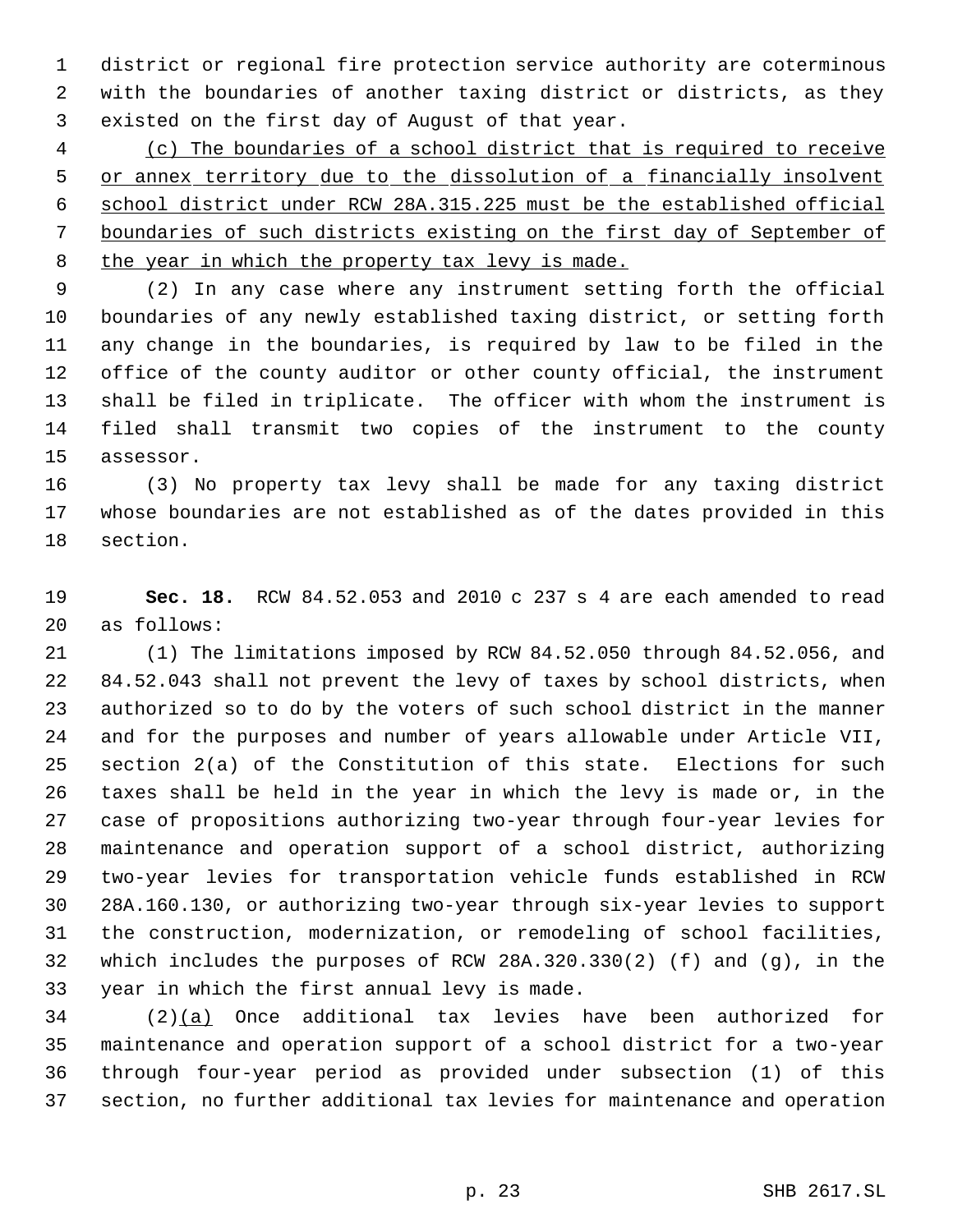1 support of the district for that period may be authorized, except for 2 additional levies to provide for subsequently enacted increases 3 affecting the district's levy base or maximum levy percentage.

 4 (b) Notwithstanding (a) of this subsection, any school district 5 that is required to annex or receive territory pursuant to a 6 dissolution of a financially insolvent school district pursuant to RCW 7 28A.315.225 may call either a replacement or supplemental levy election 8 within the school district, including the territory annexed or 9 transferred, as follows:

- 10 (i) An election for a proposition authorizing two-year through 11 four-year levies for maintenance and operation support of a school 12 district may be called and held before the effective date of 13 dissolution to replace existing maintenance and operation levies and to 14 provide for increases due to the dissolution.
- 15 (ii) An election for a proposition authorizing additional tax 16 levies may be called and held before the effective date of dissolution 17 to provide for increases due to the dissolution.
- 18 (iii) In the event a replacement levy election under (b)(i) of this 19 subsection is held but does not pass, the affected school district may 20 subsequently hold a supplemental levy election pursuant to (b)(ii) of 21 this subsection if the supplemental levy election is held before the 22 effective date of dissolution. In the event a supplemental levy 23 election is held under subsection (b)(ii) of this subsection but does 24 not pass, the affected school district may subsequently hold a 25 replacement levy election pursuant to (b)(i) of this subsection if the 26 replacement levy election is held before the effective date of 27 dissolution. Failure of a replacement levy or supplemental levy 28 election does not affect any previously approved and existing 29 maintenance and operation levy within the affected school district or 30 districts.
- 31 (c) For the purpose of applying the limitation of this subsection 32 (2), a two-year through six-year levy to support the construction, 33 modernization, or remodeling of school facilities shall not be deemed 34 to be a tax levy for maintenance and operation support of a school 35 district.
- 36 (3) A special election may be called and the time therefor fixed by 37 the board of school directors, by giving notice thereof by publication 38 in the manner provided by law for giving notices of general elections,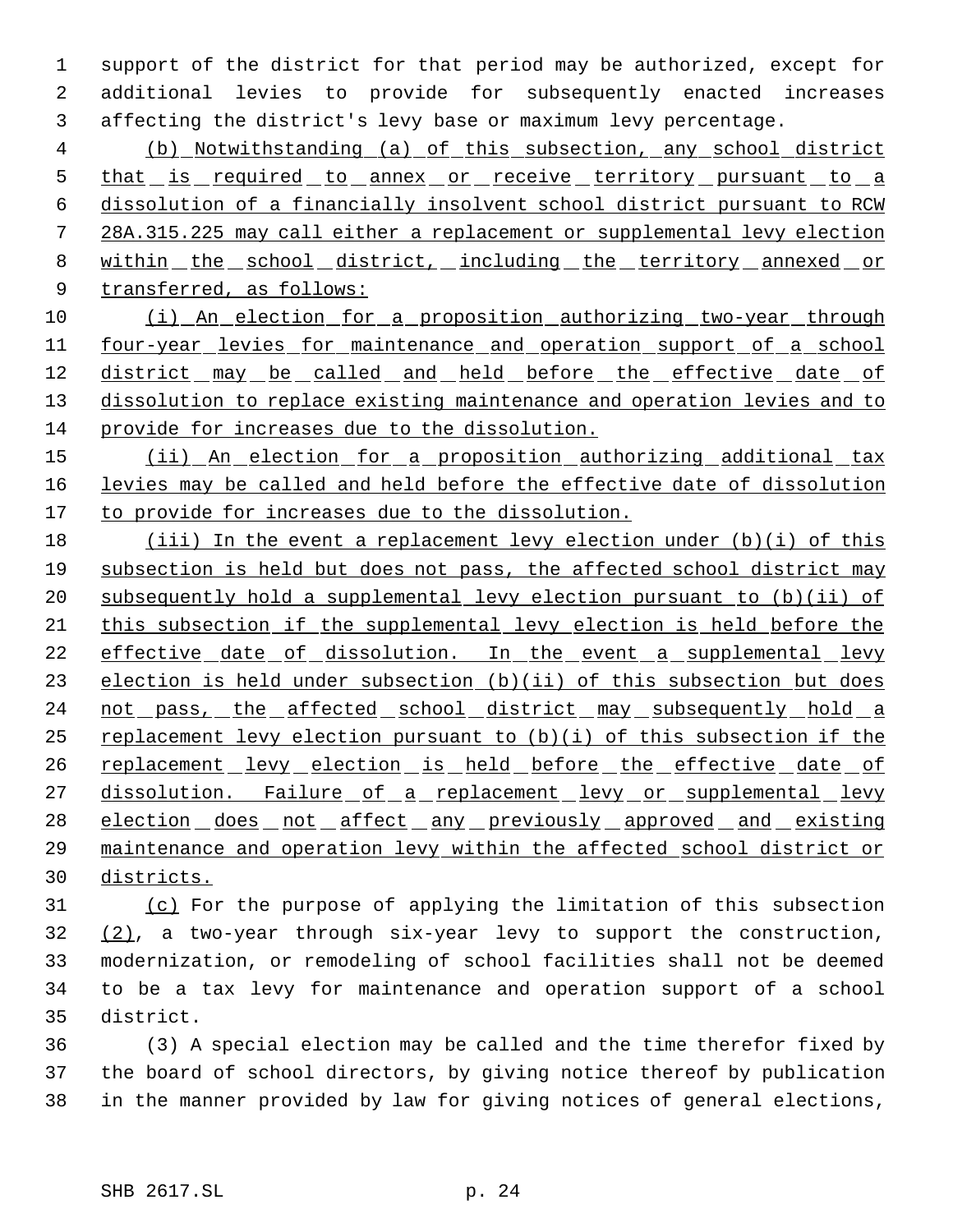at which special election the proposition authorizing such excess levy shall be submitted in such form as to enable the voters favoring the proposition to vote "yes" and those opposed thereto to vote "no."

 **Sec. 19.** RCW 39.64.040 and 1935 c 143 s 5 are each amended to read as follows:

6 Subject to the requirement in RCW 28A.315.225(2), any taxing district in the state of Washington is hereby authorized to file the petition mentioned in section 80 of chapter IX of the federal bankruptcy act.

 **Sec. 20.** RCW 28A.400.300 and 2009 c 47 s 2 are each amended to read as follows:

 (1) Every board of directors, unless otherwise specially provided by law, shall:

14  $((+1))$  (a) Except as provided in subsection (3) of this section, 15 employ for not more than one year, and for sufficient cause discharge 16 all certificated and classified employees;

17 ( $(\frac{1}{2})$ ) (b) Adopt written policies granting leaves to persons under contracts of employment with the school district(s) in positions requiring either certification or classified qualifications, including but not limited to leaves for attendance at official or private institutes and conferences and sabbatical leaves for employees in positions requiring certification qualification, and leaves for illness, injury, bereavement and, emergencies for both certificated and classified employees, and with such compensation as the board of directors prescribe: PROVIDED, That the board of directors shall adopt written policies granting to such persons annual leave with compensation for illness, injury and emergencies as follows:

28  $((+a))$   $(i)$  For such persons under contract with the school district for a full year, at least ten days;

 $((\{b\})$  (ii) For such persons under contract with the school district as part time employees, at least that portion of ten days as the total number of days contracted for bears to one hundred eighty days;

 (( $\left(\left\langle e\right\rangle\right)$ ) (iii) For certificated and classified employees, annual leave with compensation for illness, injury, and emergencies shall be granted and accrue at a rate not to exceed twelve days per year;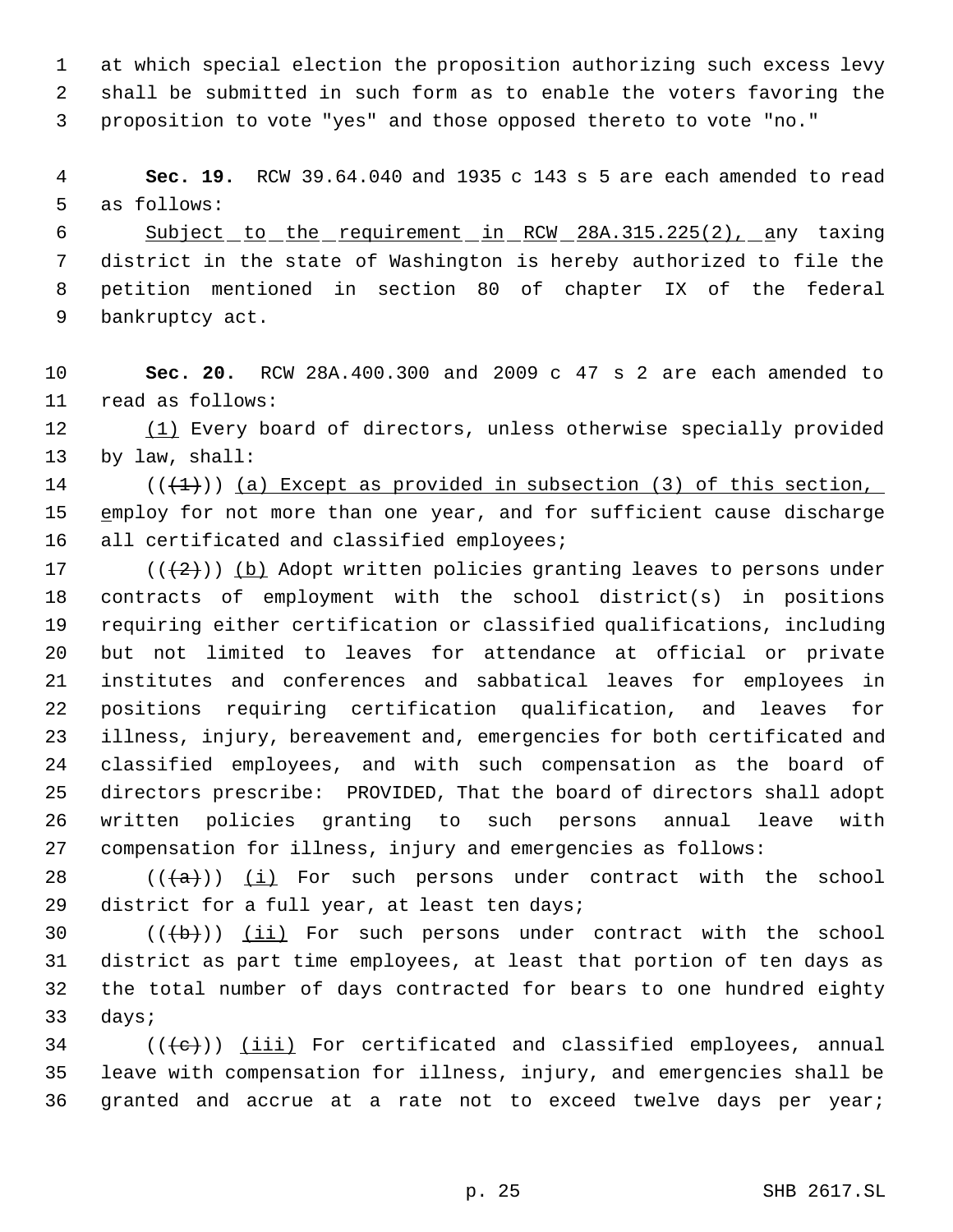provisions of any contract in force on June 12, 1980, which conflict with requirements of this subsection shall continue in effect until contract expiration; after expiration, any new contract executed between the parties shall be consistent with this subsection;

5  $((\{d\})$  (iv) Compensation for leave for illness or injury actually taken shall be the same as the compensation such person would have received had such person not taken the leave provided in this proviso;

 $((\{e\})$   $(y)$  Leave provided in this proviso not taken shall accumulate from year to year up to a maximum of one hundred eighty days for the purposes of RCW 28A.400.210 and 28A.400.220, and for leave purposes up to a maximum of the number of contract days agreed to in a given contract, but not greater than one year. Such accumulated time may be taken at any time during the school year or up to twelve days per year may be used for the purpose of payments for unused sick leave;

 $((\text{+f}))(\text{v}i)$  Sick leave heretofore accumulated under section 1, chapter 195, Laws of 1959 (former RCW 28.58.430) and sick leave accumulated under administrative practice of school districts prior to the effective date of section 1, chapter 195, Laws of 1959 (former RCW 28.58.430) is hereby declared valid, and shall be added to leave for illness or injury accumulated under this proviso;

21 ( $(\overline{q})$ ) (vii) Any leave for injury or illness accumulated up to a maximum of forty-five days shall be creditable as service rendered for the purpose of determining the time at which an employee is eligible to retire, if such leave is taken it may not be compensated under the provisions of RCW 28A.400.210 and 28A.310.490;

 $((+h))$  (viii) Accumulated leave under this proviso shall be transferred to and from one district to another, the office of superintendent of public instruction, offices of educational service district superintendents and boards, the state school for the blind, 30 the ((school-for-the-deaf)) Washington state center for childhood 31 deafness and hearing loss, institutions of higher education, and community and technical colleges, to and from such districts, schools, offices, institutions of higher education, and community and technical colleges;

35 ( $(\frac{1}{1})$ ) (ix) Leave accumulated by a person in a district prior to leaving said district may, under rules of the board, be granted to such person when the person returns to the employment of the district.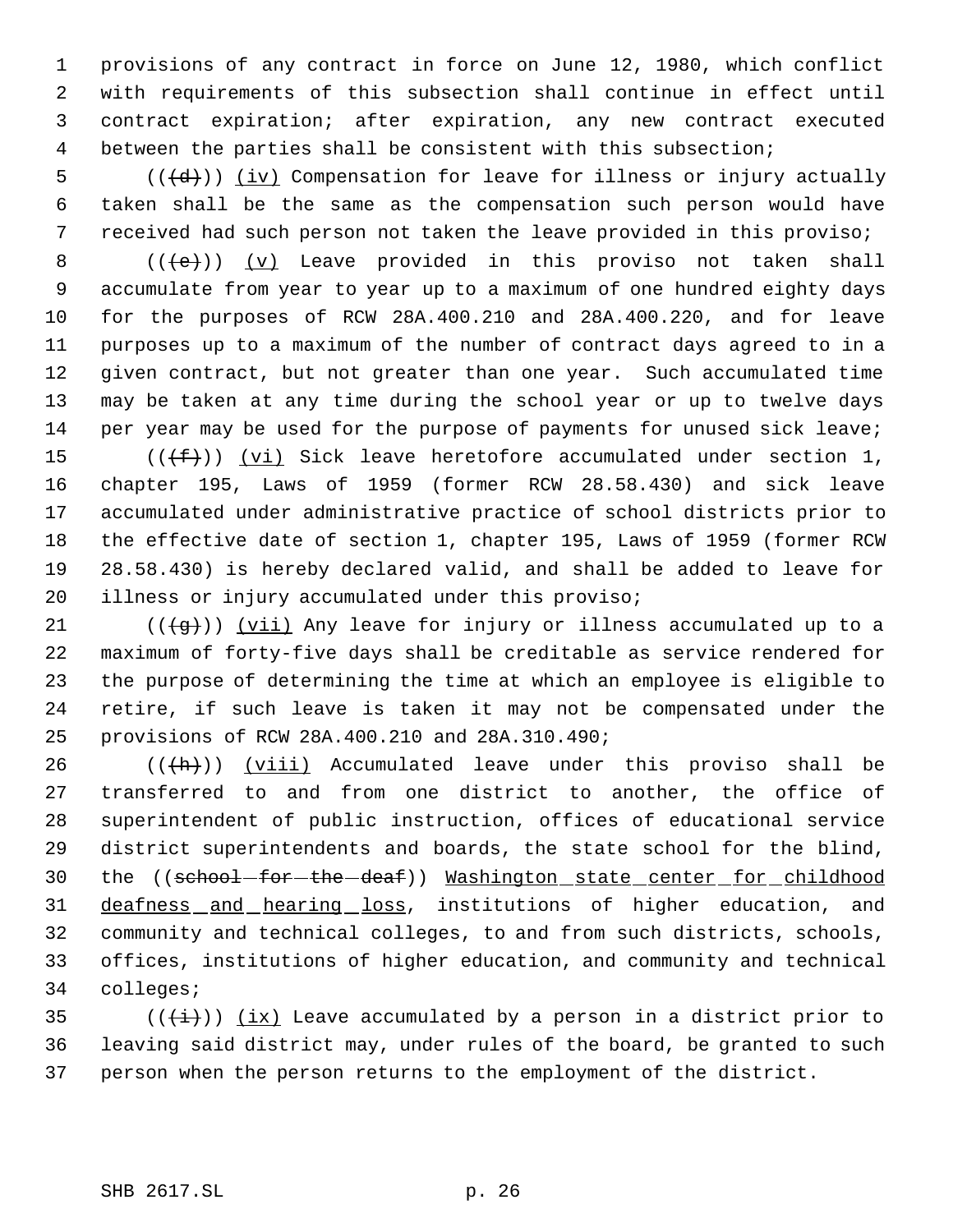(2) When any certificated or classified employee leaves one school district within the state and commences employment with another school district within the state, the employee shall retain the same seniority, leave benefits and other benefits that the employee had in his or her previous position: PROVIDED, That classified employees who transfer between districts after July 28, 1985, shall not retain any seniority rights other than longevity when leaving one school district and beginning employment with another. If the school district to which the person transfers has a different system for computing seniority, leave benefits, and other benefits, then the employee shall be granted the same seniority, leave benefits and other benefits as a person in that district who has similar occupational status and total years of service.

 (3) Notwithstanding subsection (1)(a) of this section, discharges 15 of certificated and classified employees in school districts that are dissolved due to financial insolvency shall be conducted in accordance 17 with section 10 of this act.

 NEW SECTION. **Sec. 21.** A new section is added to chapter 28A.405 RCW to read as follows:

 Notwithstanding the provisions of RCW 28A.405.210 through 28A.405.380, the employment status, the processes for notices of discharge or nonrenewal, and the appeal rights of certificated employees in school districts that are dissolved due to financial insolvency shall be as provided in section 10 of this act.

 **Sec. 22.** RCW 28A.645.010 and 1990 c 33 s 544 are each amended to read as follows:

 (1) Any person, or persons, either severally or collectively, aggrieved by any decision or order of any school official or board, within thirty days after the rendition of such decision or order, or of the failure to act upon the same when properly presented, may appeal the same to the superior court of the county in which the school district or part thereof is situated, by filing with the secretary of the school board if the appeal is from board action or failure to act, otherwise with the proper school official, and filing with the clerk of the superior court, a notice of appeal which shall set forth in a clear and concise manner the errors complained of.